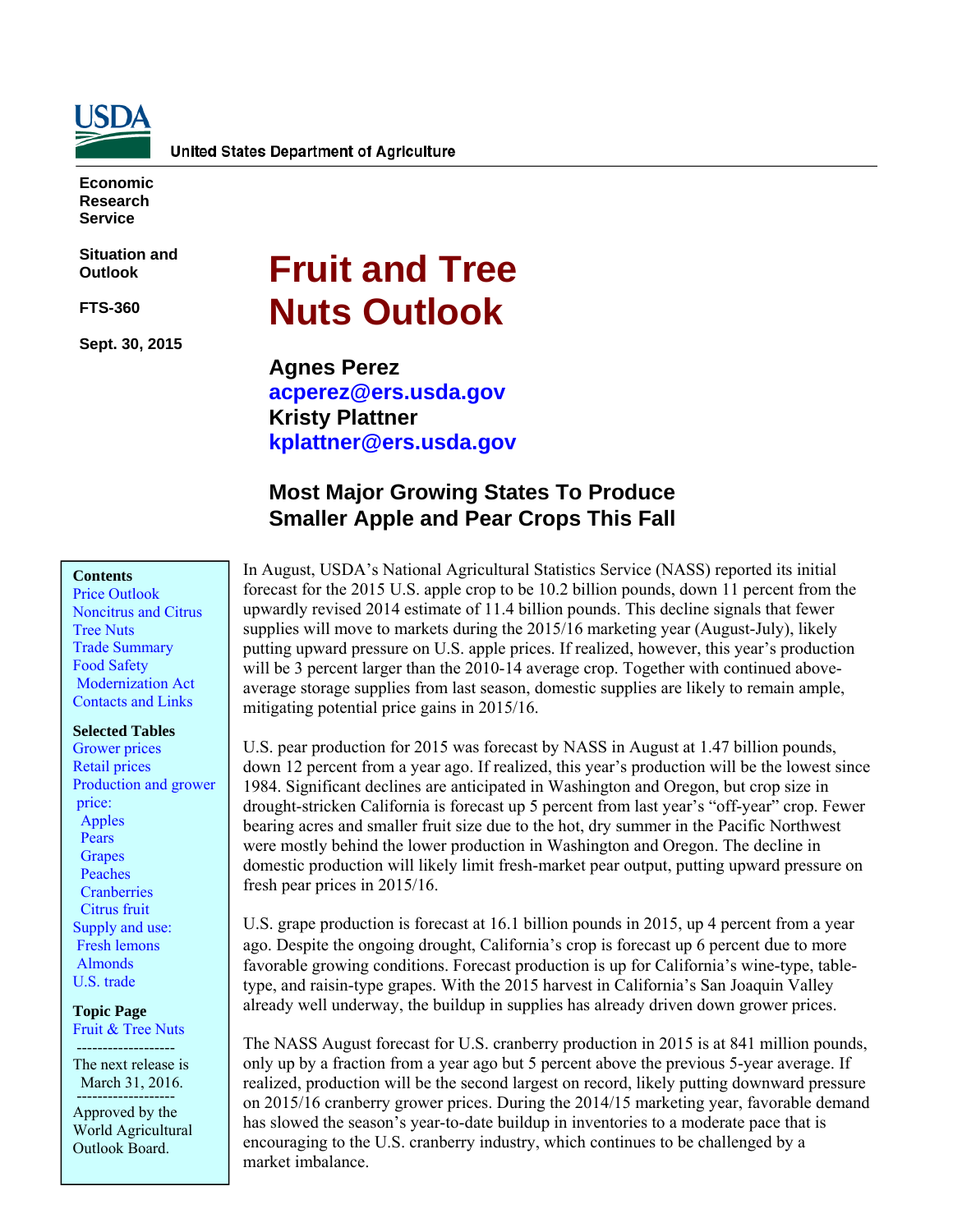# <span id="page-1-0"></span>**Price Outlook**

## *Fruit and Nut Grower Price Index Drops From Last Year's High Level*

After surpassing year-ago levels from March through May, the 2015 grower price index for fruit and nuts fell below last year's exceptionally strong levels in June and July but remain at higher than average levels of recent years. The index was reported at 131 (2011=100) in June and 122 (2011=100) in July, compared with 135 and 136 for the same months last year (fig. 1). Citrus and noncitrus fruit grower prices have dropped from the high levels realized last year. The year-over-year decline in the July 2015 index reflect the lower prices received for most major citrus fruit as well as fresh apples, grapes, peaches, and strawberries, with declines well exceeding the modest gains in fresh lemon and pear prices (table 1).

Orange grower prices, both all and fresh, were down each month this year from last year's strong prices despite reduced production in 2014/15 due to increased imports and small fruit sizes. The summer is a season of low demand for oranges, with competition from various summer fruit and berries usually reducing orange prices. Growers should see an uptick in fresh orange prices as the 2015/16 season gets underway in late fall but supplies usually remain tight until the early winter. Fresh lemon prices have remained strong for the entire 2014/15 season, with only 2 months of prices below 2013/14. Despite increased total production, a 3-percent drop in fresh utilization coupled with strong demand throughout the year has prompted these strong prices. In July, the average fresh lemon price was up almost 2 percent from last season. The all-lemon price was down 12 percent, suggesting lower prices for processing lemons. Fresh lemon prices should continue to remain above average this fall but could wane in the winter season when harvest begins for the 2015/16 lemon crop. Low demand prior to the start of the new grapefruit season in September reflect the drop in the end-of-season grapefruit grower prices in July.



Source: USDA, National Agricultural Statistics Service, *Agricultural Prices.*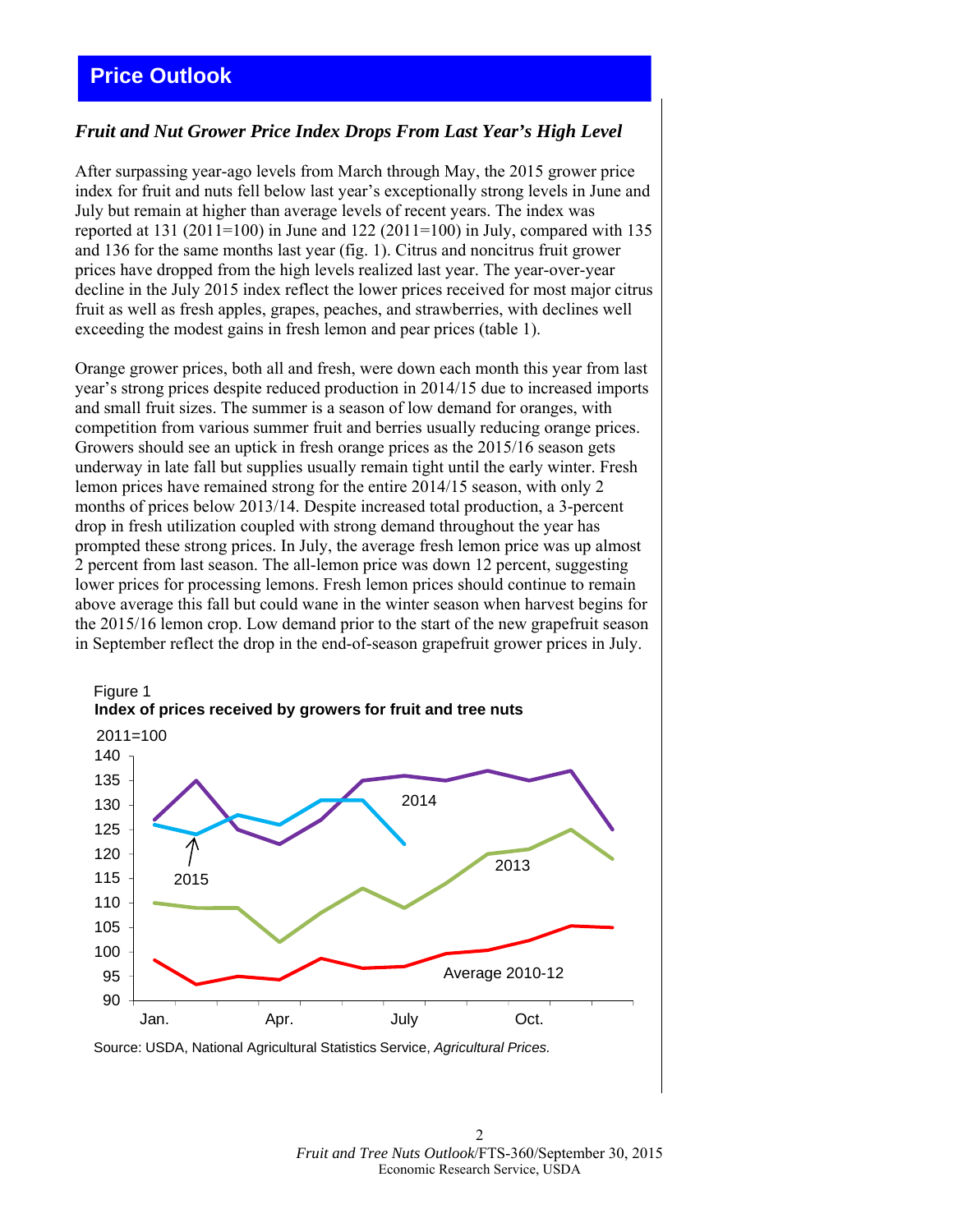<span id="page-2-0"></span>

|                             |       | June  |                                         | July  | 2014-15 change |                          |
|-----------------------------|-------|-------|-----------------------------------------|-------|----------------|--------------------------|
| Commodity                   | 2014  | 2015  | 2014                                    | 2015  | June           | July                     |
|                             |       |       | -Dollars per box ---------------------- |       | Percent        |                          |
| Citrus fruit: 1             |       |       |                                         |       |                |                          |
| Grapefruit, all             | 7.69  | 7.91  | 7.19                                    | 5.51  | 2.9            | $-23.4$                  |
| Grapefruit, fresh           | 7.69  | 7.91  | 7.19                                    | ۰.    | 2.9            | $\overline{\phantom{a}}$ |
| Lemons, all                 | 29.91 | 37.83 | 40.05                                   | 35.18 | 26.5           | $-12.2$                  |
| Lemons, fresh               | 38.52 | 45.01 | 44.22                                   | 44.91 | 16.8           | 1.6                      |
| Oranges, all                | 11.12 | 10.02 | 14.60                                   | 10.47 | $-9.9$         | $-28.3$                  |
| Oranges, fresh              | 20.11 | 15.17 | 17.67                                   | 14.20 | $-24.6$        | $-19.6$                  |
|                             |       |       | -Dollars per pound--------------------- |       |                |                          |
| Noncitrus fruit:            |       |       |                                         |       |                |                          |
| Apples, fresh <sup>2</sup>  | 0.344 | 0.205 | 0.332                                   | 0.184 | $-40.4$        | $-44.6$                  |
| Grapes, fresh <sup>2</sup>  | 0.935 | 0.845 | 0.775                                   | 0.670 | $-9.6$         | $-13.5$                  |
| Peaches, fresh <sup>2</sup> | 0.635 | 0.555 | 0.590                                   | 0.467 | $-12.6$        | $-20.9$                  |
| Pears, fresh <sup>2</sup>   | 0.447 | 0.317 | 0.348                                   | 0.353 | $-29.1$        | 1.6                      |
| Straw berries, fresh        | 0.918 | 0.615 | 0.893                                   | 0.602 | $-33.0$        | $-32.6$                  |

-- Insufficient number of reports to establish an estimate.

1 Equivalent on-tree price.

2 Equivalent packinghouse-door returns for CA, NY (apples only), OR (pears only), and WA (apples, peaches, and pears). Prices as sold for other States.

Source: USDA, National Agricultural Statistics Service, *Agricultural Prices* and *Noncitrus Fruit and Nuts 2014 Summary.*

Larger than average storage supplies from the huge harvest last year continue to dampen apple prices this summer, likely limiting potential boost in apple prices this fall resulting from a smaller crop for the 2015/16 season. Meanwhile, the 2015/16 U.S. fresh pear season got underway in July, with grower prices averaging 2 percent higher year over year due to lower shipments. Prices for the season will likely hold strong as the industry anticipates to harvest the smallest crop in over three decades.

With harvest in full swing, grape grower prices have also softened over the summer, compared to last season, due to higher domestic production and increased imports. Increased imports also partly contributed to the lack of strength in peach prices over the late spring/early summer. However, as the fall season begins, prices can be expected to gain some ground as fresh peach supplies tighten. Greater supplies from California are putting downward pressure on strawberry grower prices this summer. While area harvested in the State declined from 41,500 acres in 2014 to 40,500 acres in 2015, higher yields bolstered strawberry production by 4 percent to 2.87 billion pounds. Harvest is underway in all of California's strawberry growing districts, with statewide supply volumes running about 3 percent higher than last season through mid-September.

## *Consumer Price Index for Fresh Fruit Gains Ground in August*

The Consumer Price Index (CPI) for fresh fruit was reported at 348.7 (1982- 84=100) in August 2015, strong relative to the 2010-12 average and the August 2013 CPI, but below the August 2014 CPI of 354.9 (fig. 2). Based on data from the U.S. Department of Labor, Bureau of Labor Statistics (BLS), year-to-year retail price declines for grapefruit, lemons, Thompson seedless grapes and bananas in August more than offset price gains for navel oranges, Red Delicious apples, and strawberries (table 2), driving down the August fresh fruit CPI.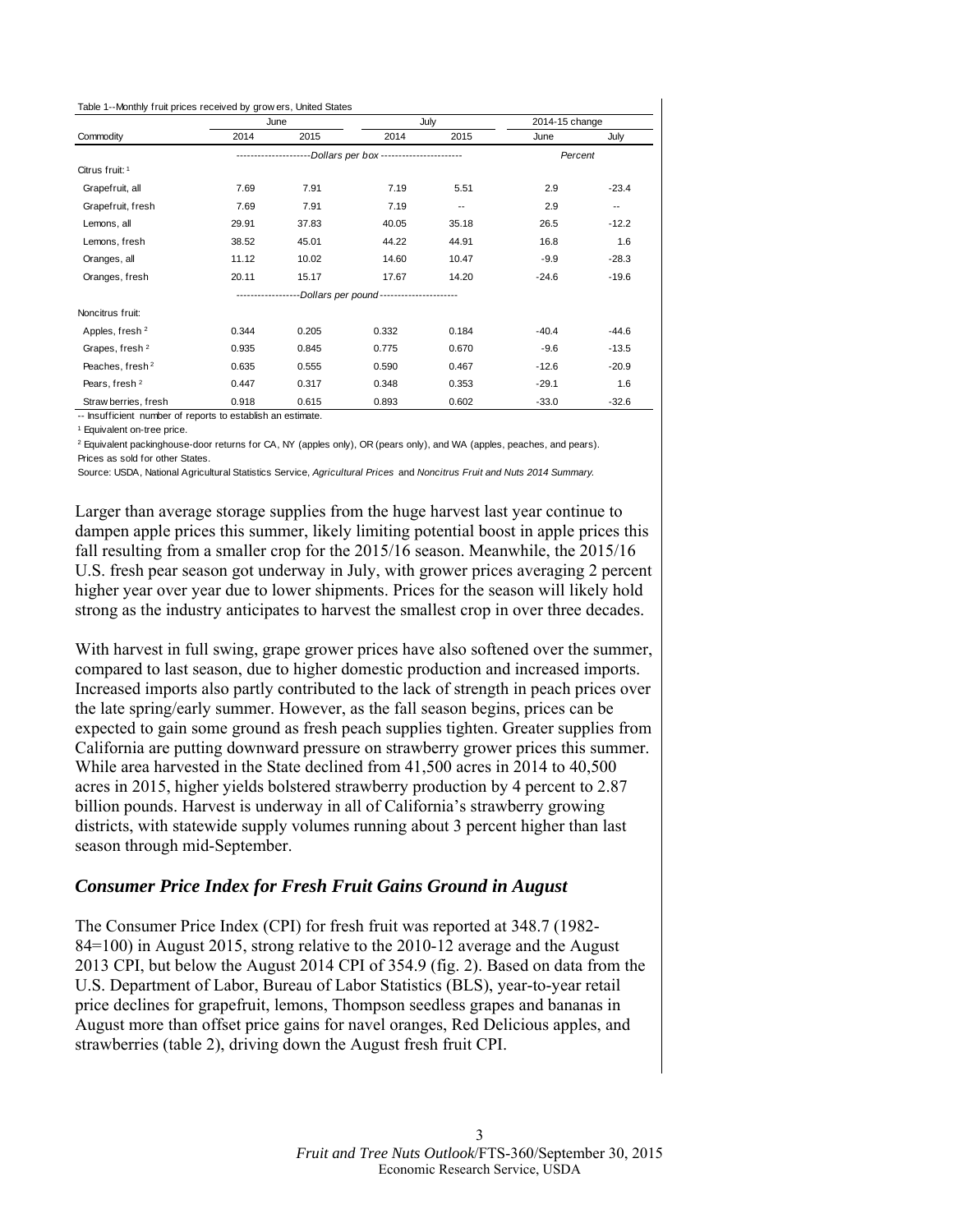<span id="page-3-0"></span>

Source: U.S. Department of Labor, Bureau of Labor Statistics, http://www.bls.gov/data/home.htm.

|                                        |             | 2014                     |                 | 2015   |                          | 2014-15 change |                 |
|----------------------------------------|-------------|--------------------------|-----------------|--------|--------------------------|----------------|-----------------|
| Commodity                              | Unit        | July                     | August          | July   | August                   | July           | August          |
|                                        |             |                          | --- Dollars --- |        | --- Dollars ---          |                | --- Percent --- |
| Fresh:                                 |             |                          |                 |        |                          |                |                 |
| Valencia oranges                       | Pound       | --                       |                 |        |                          | --             |                 |
| Navel oranges                          | Pound       | 1.390                    | 1.467           | 1.380  | 1.493                    | $-0.7$         | 1.8             |
| Grapefruit                             | Pound       | 1.128                    | 1.156           | 1.117  | 1.143                    | $-1.0$         | $-1.1$          |
| Lemons                                 | Pound       | 2.078                    | 2.327           | 2.254  | 2.088                    | 8.5            | $-10.3$         |
| Red Delicious apples                   | Pound       | 1.391                    | 1.404           | 1.408  | 1.435                    | 1.2            | 2.2             |
| Bananas                                | Pound       | 0.606                    | 0.608           | 0.581  | 0.580                    | $-4.1$         | $-4.6$          |
| Peaches                                | Pound       | 1.971                    | 1.799           | 1.701  | 1.701                    | $-13.7$        | $-5.4$          |
| Anjou pears                            | Pound       | $\overline{\phantom{a}}$ | --              | --     | $\overline{\phantom{a}}$ | $-$            | $-$             |
| Straw berries <sup>1</sup>             | 12-oz. pint | 1.868                    | 1.968           | 1.798  | 2.283                    | $-3.7$         | 16.0            |
| Thompson seedless grapes               | Pound       | 2.356                    | 2.132           | 2.328  | 2.100                    | $-1.2$         | $-1.5$          |
| Processed:                             |             |                          |                 |        |                          |                |                 |
| Orange juice, concentrate <sup>2</sup> | 16-fl. oz.  | 2.547                    | 2.547           | 2.658  | 2.739                    | 4.4            | 7.5             |
| Wine                                   | liter       | 10.961                   | 12.402          | 12.016 | 12.009                   | 9.6            | $-3.2$          |

|  | Table 2--U.S. monthly retail prices for selected fruit, 2014-15 |  |  |  |
|--|-----------------------------------------------------------------|--|--|--|
|--|-----------------------------------------------------------------|--|--|--|

-- Insufficient marketing to establish price.

1 Dry pint.

2 Data converted from 12-fluid-ounce containers.

Source: U.S. Department of Labor, Bureau of Labor Statistics, http://w w w .bls.gov/data/home.htm.

Lack of demand is partly behind U.S. banana retail prices dropping below year-ago levels since January, despite nearly level import volumes compared to last year. Increased imports from Mexico and the anticipated ample grape harvest this summer drove down retail grape prices to date. Prices for Red Delicious apples rose modestly in July and August from a year ago. But consumers likely faced lower prices for apples in general, signified by the CPI for apples that was consistently lower through almost the entire 2014/15 season. Increased harvest activity this fall should weaken apple retail prices through the rest of year from price levels this summer, but a smaller crop suggests higher prices for consumers compared to last year. Ample strawberry supplies pressured prices down early this summer but strong demand and seasonally declining shipments provided a late-summer boost.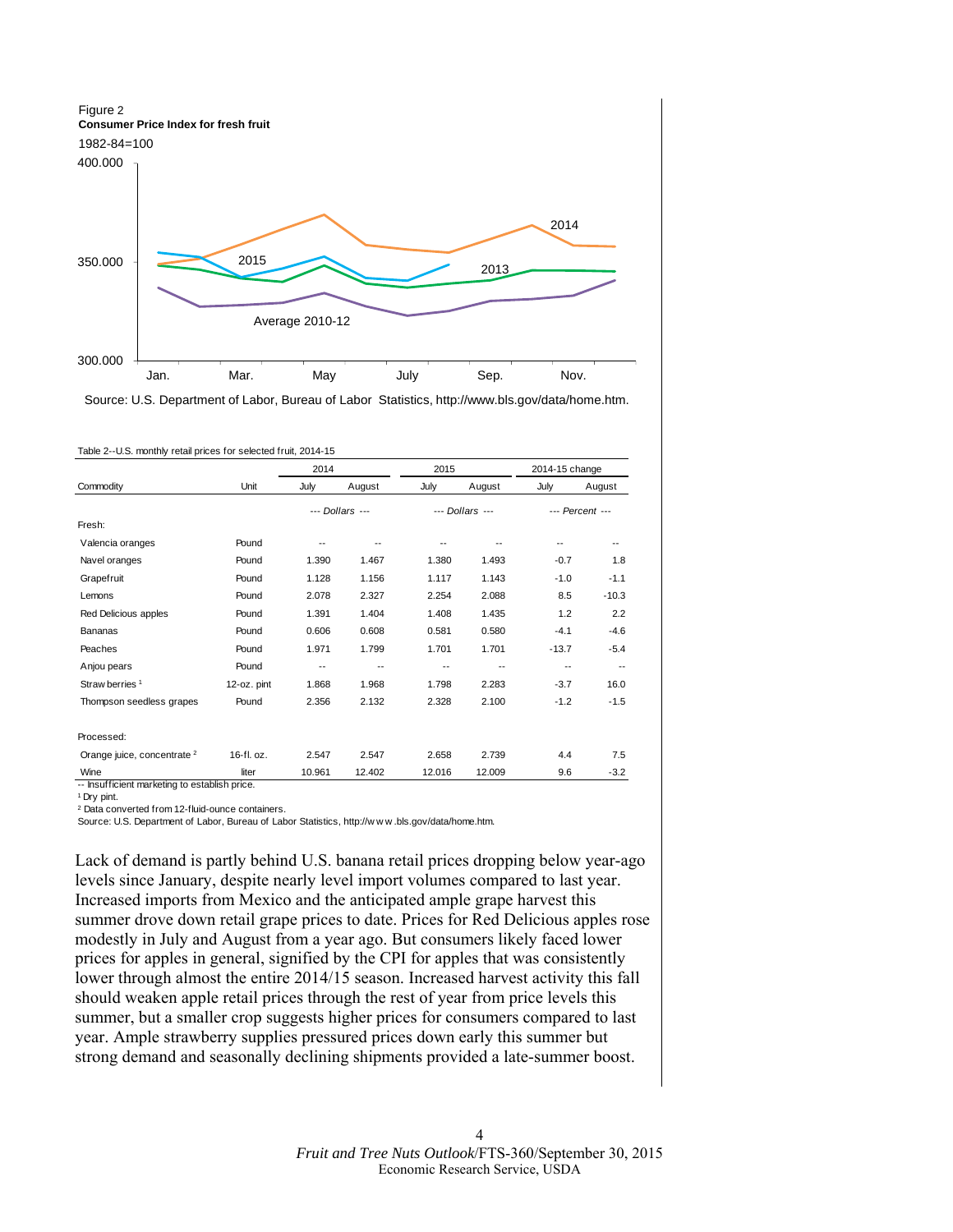Navel orange retail prices witnessed a bump in August due to seasonally low domestic supplies but competition from higher imports and low summer demand are likely to keep prices below last season for the rest of the summer. Fresh orange import volumes are up so far this season through July and the months of July-September tend to account for a majority of total import volume on average. The lower total orange production, particularly out of Florida, has lowered processing orange volume and juice yields, which, in turn, has reduced U.S. orange juice production in 2014/15. This decline in orange juice production, along with lower beginning stocks, has placed strong upward pressure on retail concentrated orange juice prices in July and August. Lemon prices dropped in August on increased imports but have remained relatively strong throughout the 2014/15 season (August-July).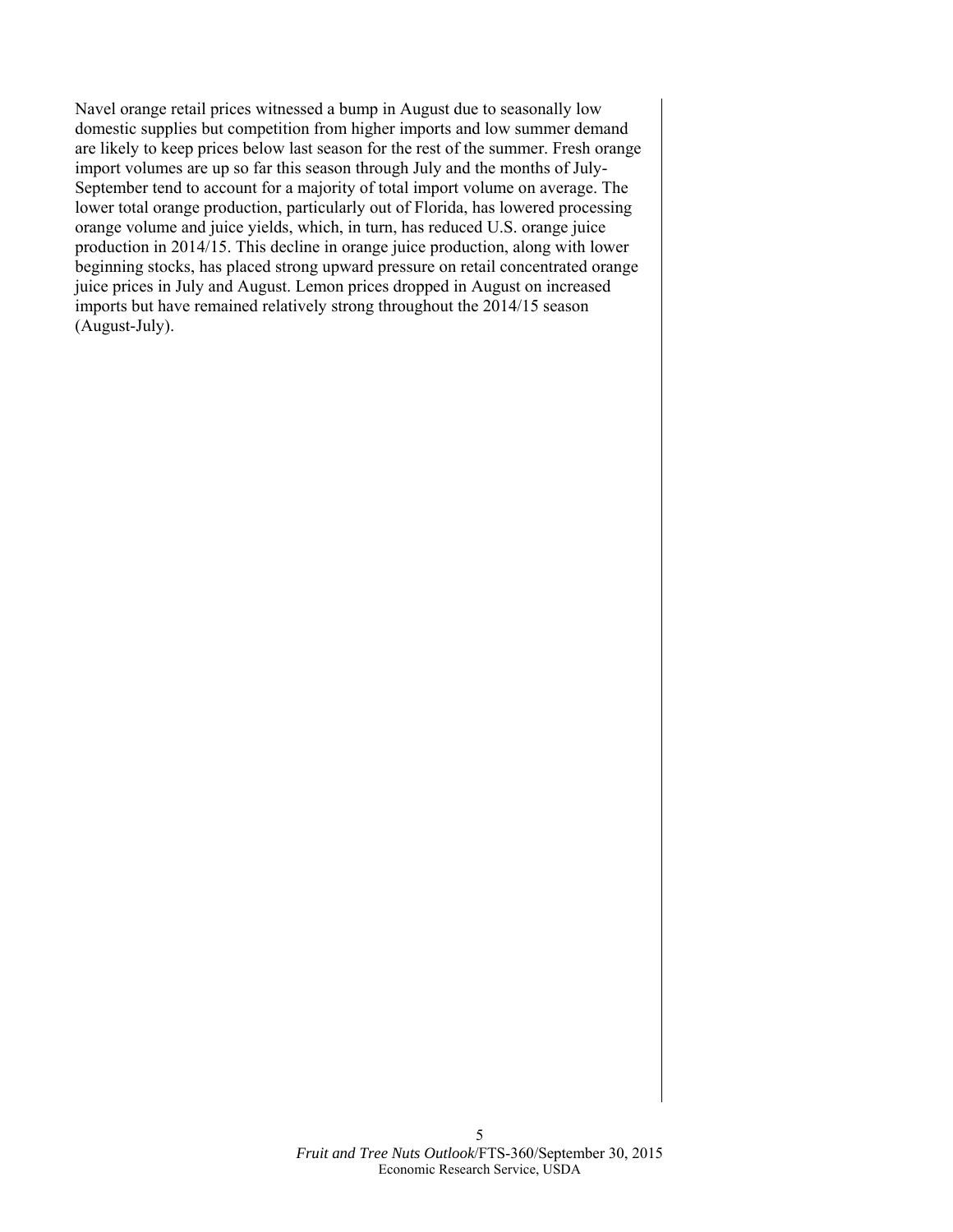## <span id="page-5-0"></span>*Smaller Apple Crop Likely To Boost Prices*

In August, USDA's National Agricultural Statistics Service (NASS) initially forecast the 2015 U.S. apple crop to be 10.2 billion pounds, down 11 percent from the upwardly revised 2014 estimate of 11.4 billion pounds. This decline signals that fewer supplies will move to markets during the 2015/16 marketing year (August-July), likely putting upward pressure on U.S. apple prices. If realized, however, this year's production will be 3 percent larger than the 2010-14 average crop of 9.9 billion pounds, which places it as the fourth largest crop since 2000. Together with continued above-average cold storage supplies from last season, domestic supplies are likely to remain ample, mitigating potential price gains in 2015/16.

**Smaller crops in major apple-growing States drive overall production down:** Relative to last year, production in western States is expected to be down 14 percent, with nearly all apple States producing less, including Washington—the Nation's largest producer (table 3). Washington's 2015 apple crop is forecast at 6.3 billion pounds, 14 percent below the record 7.3-billion-pound crop in 2014 but 6 percent above the previous 5-year average. Although the alternate-bearing nature of fruit trees in general may be partly behind this year's reduced Washington crop, isolated hail storms and a summer heat wave also contributed to lower yields. Consecutive days of intense heat this summer not only led to some sun damage but also somewhat stunted fruit growth. Drought conditions sparked some irrigation water challenges to Washington growers and the warm winter weather advanced harvest about 10 days ahead of schedule. In California and Oregon, production is expected to be 8 percent and 29 percent reduced from a year ago. In the central and eastern United States, forecast smaller crops in principal producing States will also reduce overall production in these regions but compared with the west, anticipated declines are more moderate—down 2 percent and 6 percent, respectively, from a year ago. Frost damage in some orchards contributed to a 15-percent forecast for reduction in New York's crop but part of this loss will be offset by expected increases in most other apple States in the region. In the central region, a moderate decline in Michigan's production will coincide with even bigger declines in a few other States.

**Smaller crop likely to limit domestic fresh apple use and exports:** The smaller Washington crop will produce fewer apple supplies for fresh use than a year ago during the 2015/16 marketing season (August-July). Typically, about 1 percent of the crop will be unutilized due to economic or natural reasons, leaving about 10.0 billion pounds of the current forecasted crop to be marketed (i.e., the projected utilized production) in 2015/16. Based on previous 5-year average apple-production shares designated for fresh and processing uses, USDA's Economic Research Service (ERS) projects that about 7.0 billion pounds of production will go toward fresh use. This is nearly 70 percent of the projected utilized production, with the balance allocated to the processing sector. If realized, fresh-market production will be down 12 percent from the all-time high volume attained in 2014/15 but 3 percent above the previous 5-year average production (fig. 3).

As U.S. production accounts for a vast majority of the available supplies for domestic consumption, fresh apple per capita use in the United States is expected to decline nearly 11 percent from the estimated 18.8 pounds in 2014 but remain within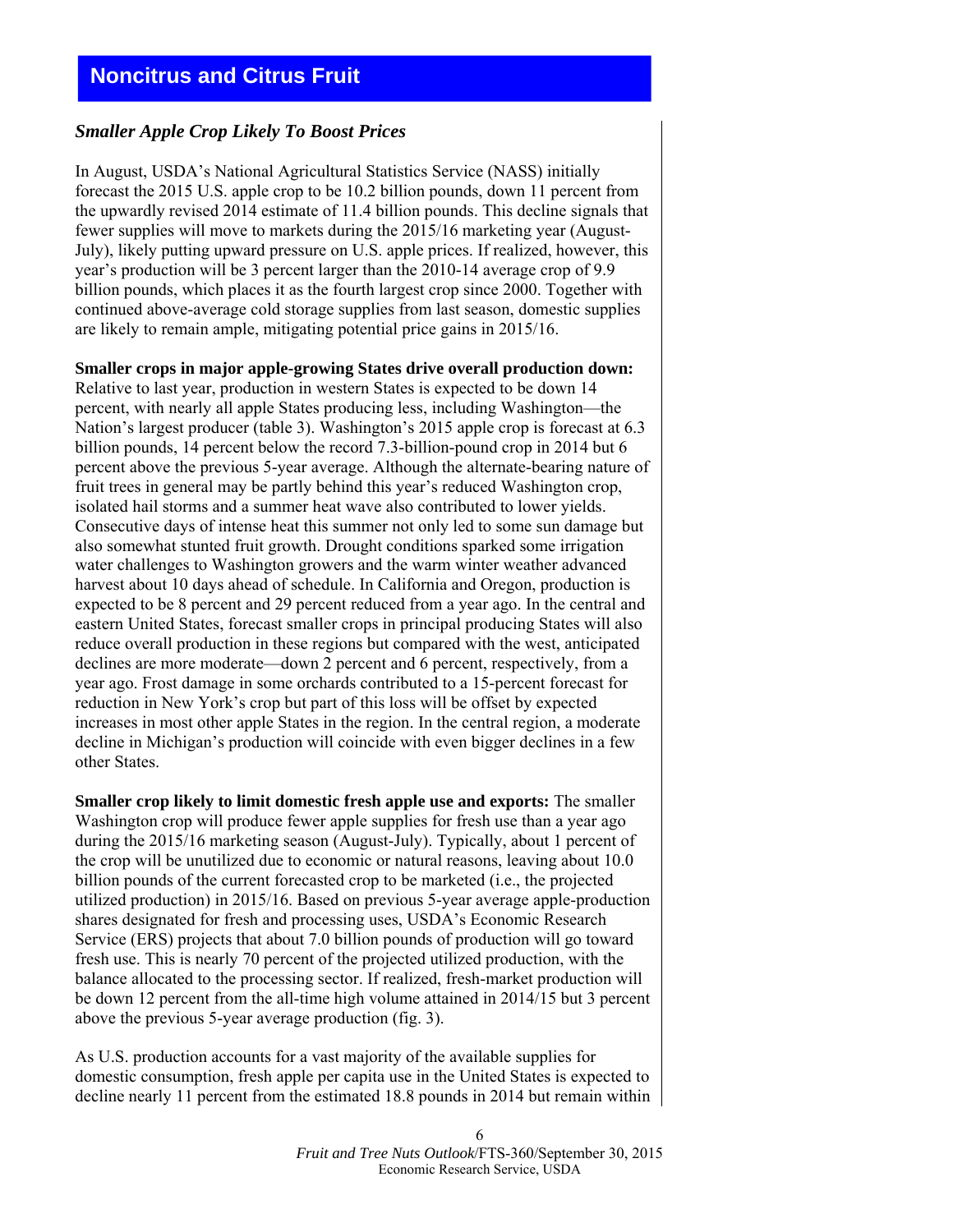<span id="page-6-0"></span>

| Table 3--Apples: Total production and season-average price received by grow ers, 2012-14, |  |
|-------------------------------------------------------------------------------------------|--|
| and indicated 2015 production <sup>1</sup>                                                |  |

|                        |                |                | Production           |                |      | Price                 |      |
|------------------------|----------------|----------------|----------------------|----------------|------|-----------------------|------|
| <b>States</b>          | 2012           | 2013           | 2014                 | 2015           | 2012 | 2013                  | 2014 |
|                        |                |                | -- Million pounds -- |                |      | -- Cents per pound -- |      |
| Eastern States:        |                |                |                      |                |      |                       |      |
| Connecticut            | 17             | 27             | 20                   | 27             | 65.4 | 74.1                  | 63.2 |
| Maine                  | 30             | 27             | 38                   | 42             | 56.0 | 51.6                  | 42.1 |
| Maryland               | 35             | 33             | 41                   | 43             | 40.2 | 18.7                  | 26.1 |
| Massachusetts          | 28             | 44             | 43                   | 47             | 62.3 | 52.0                  | 49.2 |
| New Hampshire          | 16             | 26             | 17                   | 21             | 58.1 | 42.9                  | 61.6 |
| New Jersey             | 35             | 29             | 37                   | 38             | 83.9 | 45.1                  | 84.7 |
| New York               | 720            | 1,410          | 1,295                | 1,100          | 35.2 | 17.1                  | 18.7 |
| North Carolina         | 34             | 155            | 125                  | 99             | 31.3 | 22.2                  | 24.5 |
| Pennsylvania           | 494            | 469            | 493                  | 525            | 28.1 | 18.6                  | 16.8 |
| Rhode Island           | $\overline{2}$ | 3              | 2                    | 2              | 85.1 | 86.3                  | 74.0 |
| Vermont                | 26             | 34             | 29                   | 31             | 43.4 | 45.1                  | 40.7 |
| Virginia               | 230            | 195            | 195                  | 210            | 29.7 | 17.6                  | 18.8 |
| West Virginia          | 91             | 95             | 82                   | 90             | 25.8 | 13.7                  | 15.2 |
| Total                  | 1,756          | 2,546          | 2,418                | 2,274          |      |                       |      |
| Central States:        |                |                |                      |                |      |                       |      |
| <b>Illinois</b>        | 32             | 16             | 21                   | 20             | 55.7 | 52.8                  | 76.4 |
| Indiana                | 5              | 30             | 17                   | 20             | 39.6 | 38.7                  | 43.0 |
| low a                  | 1              | 8              | 5                    | 5              | 67.5 | 69.9                  | 77.9 |
| Michigan               | 115            | 1,260          | 1,025                | 999            | 35.2 | 20.4                  | 21.5 |
| Minnesota              | 14             | 26             | 25                   | 25             | 82.5 | 83.3                  | 84.2 |
| <b>Missouri</b>        | 35             | 17             | 21                   | 14             | 47.1 | 36.8                  | 28.3 |
| Ohio                   | 33             | 54             | 44                   | 52             | 33.6 | 41.8                  | 45.3 |
| <b>Tennessee</b>       | 6              | $\overline{7}$ | 5                    | 6              | 48.0 | 44.4                  | 44.0 |
| Wisconsin              | 33             | 48             | 54                   | 50             | 64.9 | 50.8                  | 61.2 |
| Total                  | 273            | 1.466          | 1,216                | 1.190          |      |                       |      |
| <b>Western States:</b> |                |                |                      |                |      |                       |      |
| Arizona                | 8              | 17             | 7                    | $\mathbf 2$    | 21.7 | 27.4                  | 42.1 |
| California             | 270            | 270            | 240                  | 220            | 24.1 | 23.3                  | 23.8 |
| Colorado               | 17             | 6              | 9                    | $\overline{2}$ | 30.4 | 36.3                  | 89.2 |
| Idaho                  | 75             | 71             | 63                   | 56             | 32.0 | 33.1                  | 14.6 |
| Oregon                 | 130            | 141            | 155                  | 110            | 25.0 | 36.4                  | 27.9 |
| Utah                   | 14             | 17             | 23                   | 2/             | 26.3 | 48.1                  | 21.9 |
| Washington             | 6,450          | 5,900          | 7,300                | 6,300          | 38.5 | 36.2                  | 26.7 |
| Total                  | 6,964          | 6,420          | 7,797                | 6,688          |      |                       |      |
| <b>United States</b>   | 8,992          | 10,432         | 11,431               | 10,172         | 37.1 | 30.3                  | 25.5 |

1Commercial production from orchards of at least 100 bearing-age trees.

2 Production w ithheld to avoid disclosing data for individual operations.

Source: USDA, National Agricultural Statistics Service, *Noncitrus Fruit and Nuts 2014 Summary* and *Crop Production* (August 2015 issue).

average levels of the last 5 years. Exports are projected to remain fairly strong but decline from the record volume last year by nearly the same magnitude as production due to reduced available supplies, maintaining a 29-percent share of fresh-market domestic production. Some factors likely to aid U.S. export prospects in 2015/16 include a return to normalcy from the problems experienced last season with a West Coast port slowdown and not only China's lifting of its suspension of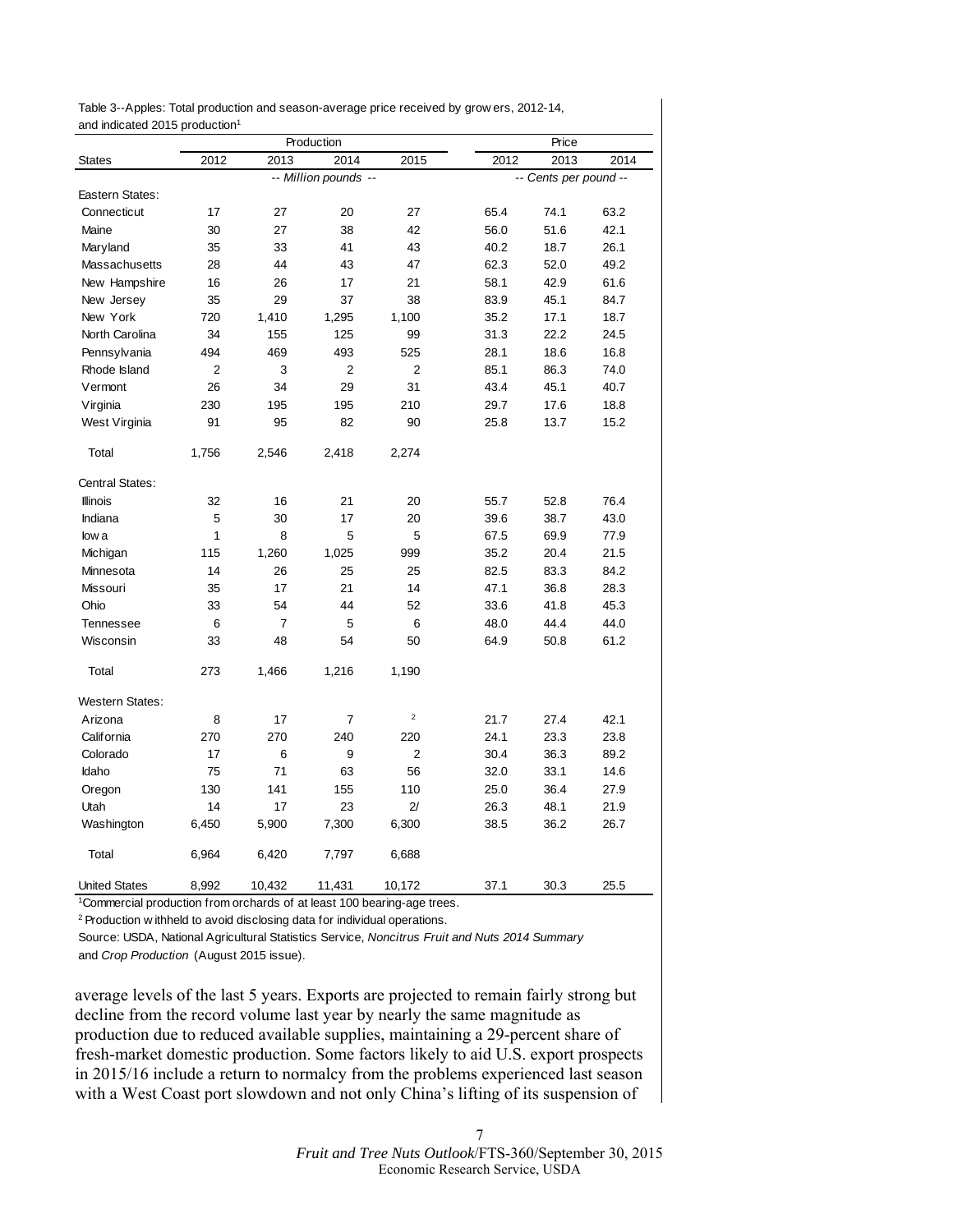Figure 3 U.S. apple production declines





Source: USDA, National Agricultural Statistics Service, Noncitrus Fruit and Nuts Summary, various issues.

Washington Red and Golden Delicious apples in October 2014 but also the recent U.S.-China agreement signed in January 2015 that allows all U.S. grown apples to gain access to the Chinese market. In 2010/11, a full marketing year prior to the suspension, U.S. fresh apple exports to China totaled 18.9 million pounds valued at \$8.7 million. Upon resuming shipments in 2014/15, noting only partial season but expanded market access, U.S. exports to China totaled 33.4 million pounds, valued at \$17.6 million. This 2015/16 season will be the first full marketing year with expanded market to China and the U.S. apple industry estimates that within two years, exports to this country will reach a value of nearly \$100 million per year.

**Large 2014/15 ending supplies likely to soften price gains in 2015/16:** Apple harvest for the 2015/16 season is already in progress, with USDA's Agricultural Marketing Service (AMS) data showing domestic apple shipments through mid-September down only by a fraction from the same period in 2014/15. Supplies out of Washington make up nearly three-quarters of the volume shipped thus far and are nearly level from the same period last season, due to an earlier start to the harvest. Season-to-date shipments from California, Michigan, and New York are all running behind compared to the same time during the previous season. As the U.S. apple season moves into peak harvest this fall, upward price pressure stemming from reduced domestic production will likely be reinforced by continued strong export demand and lower supplies of competing U.S. fresh pears. However, the U.S. Apple Association reported that as of June 1, 2015, there were still 35 percent more freshuse apple supplies in cold storage from last year's bumper crop. This large storage supplies further dampened 2014/15 fresh-use apple prices at the end of the season that will likely influence early pricing in 2015/16.

USDA's NASS reported the 2014/15 season-average grower price for fresh-use apples at 32.5 cents per pound, compared with 40.5 cents in 2013/14. Prices averaged lower each month of last season through July 2015, the end of the marketing season and the most recent month for which prices were reported by

> *Fruit and Tree Nuts Outlook*/FTS-360/September 30, 2015 Economic Research Service, USDA

8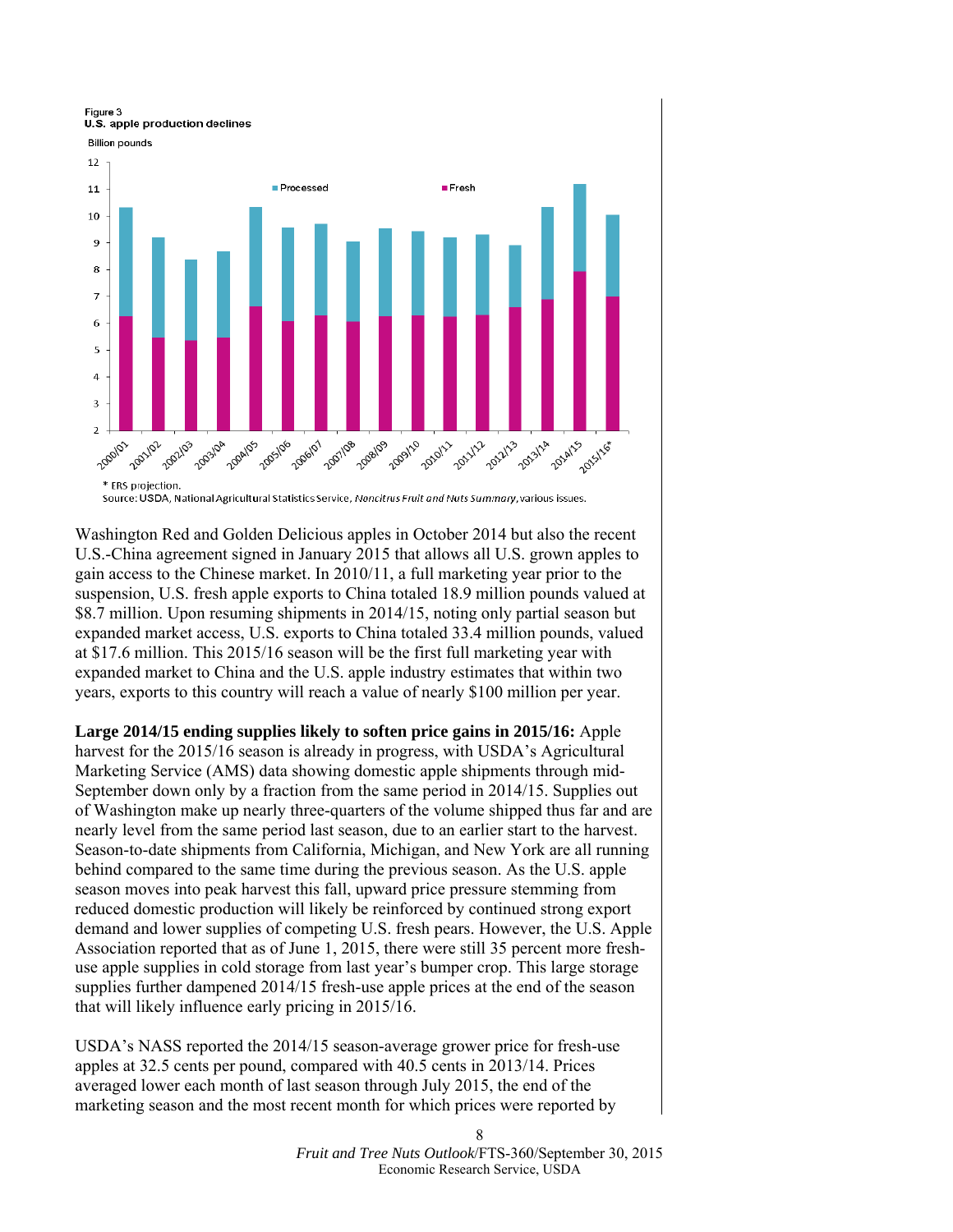NASS at the time this report was published. The July 2015 price slipped to 18 cents per pound, down 10 percent from the previous month and below the 33 cents average in July 2014.

At the retail level, average retail prices for Red Delicious apples in the United States began to inch higher month to month since May 2015 through the end of last season as domestic availability tapered down. By July 2015, prices rose to \$1.41 per pound, up from \$1.36 the previous month and 1 percent above the July 2014 average price. In August, prices averaged \$1.44, up 2 percent from the same time last year. The CPI for apples, however, dropped below a year ago in nearly every month during the 2014/15 season, indicating that consumers paid lower prices for apples in general last season. For this current season, consumers will likely have to pay more for apples due to reduced available supplies of most apple varieties. Early pricing for Red Delicious apples already showed gains, with the August 2015 average price at \$1.44 per pound, 27 cents higher than the previous month and 2 percent above the August 2014 average.

**Above-average processing supplies to limit boost in prices:** U.S. apple production for processing is also expected to be down in 2015/16 due mainly to the smaller crops in Washington, New York, and Michigan—major-producing States for the apple processing sector. Processing-use production is projected by ERS to decline around 5 percent from the previous season to total 3.1 billion pounds. However, if achieved, this level of output will be 3 percent above the previous 5 year average production, suggesting that raw material supplies for processors will be sufficient this season, particularly as 2014/15 processing apple supplies remained at relatively high levels near the end of last season. The U.S. Apple Association reported that as of June 1, 2015, processing apple supplies in cold storage were up 18 percent from the same time last year and 28 percent above the previous 5-year average. Despite last year's reduced domestic production for processing, the seasonaverage grower price for processing-use apples declined from \$197 per ton in 2013/14 to \$168 per ton in 2014/15. Large storage supplies late last season and resulting lower prices will likely curb subsequent upward price impacts from lower domestic production in 2015/16.

## *Smaller Crop To Boost Fresh Pear Prices*

U.S. pear production for 2015 was forecast by USDA's NASS in August at 1.47 billion pounds (equivalent to 733,000 tons), down 12 percent from a year ago (table 4). If realized, this year's production will be the lowest since the 1.42 billion pounds (or 708,000 tons) reported in 1984. Among the top three producing States, production declines from a year ago are anticipated in Washington (down 18 percent) and Oregon (down 17 percent), but crop size in drought-stricken California is forecast to increase 5 percent from last year's "off-year" production.

USDA's NASS cited the presence of fewer bearing acres as driving down production in Washington and Oregon, as well as the hot, dry conditions this summer in much of the Pacific Northwest that resulted to generally smaller sized fruit. There have been no reports so far of major damage to production caused by the recent wildfires in parts of the region. Moreover, despite successive days of scorching heat, quality is reported to be good, thanks to grower's extra efforts in maintaining their orchards. Growers in California are also harvesting a high-quality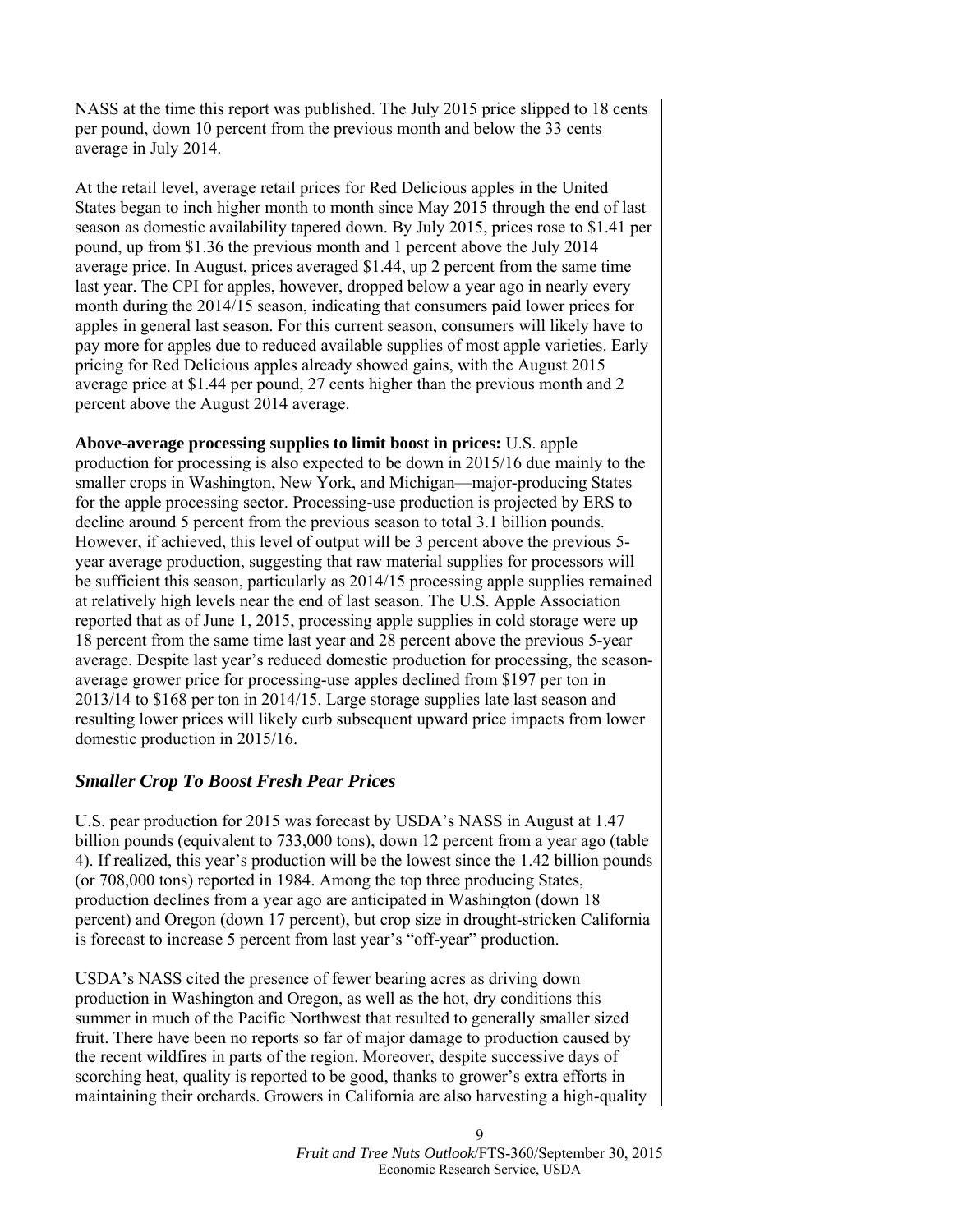<span id="page-9-0"></span>Table 4--Pears: Total production and season-average price received by grow ers, 2012-14 and indicated 2015 production

| <b>State</b>         |                |       | Production <sup>1</sup> |                         | Price |      |      |
|----------------------|----------------|-------|-------------------------|-------------------------|-------|------|------|
|                      | 2012           | 2013  | 2014                    | 2015                    | 2012  | 2013 | 2014 |
|                      |                |       | --- Million pounds ---  | --- Cents per pound --- |       |      |      |
| Pacific Coast:       |                |       |                         |                         |       |      |      |
| California:          |                |       |                         |                         |       |      |      |
| <b>Bartlett</b>      | 326            | 354   | 308                     | 318                     | 18.5  | 17.4 | 20.8 |
| Other                | 90             | 86    | 70                      | 82                      | 32.9  | 28.6 | 35.1 |
| Total                | 416            | 440   | 378                     | 400                     | 21.6  | 19.6 | 23.5 |
| Oregon:              |                |       |                         |                         |       |      |      |
| <b>Bartlett</b>      | 122            | 110   | 106                     | 96                      | 22.8  | 25.6 | 28.6 |
| Other                | 374            | 304   | 326                     | 262                     | 28.5  | 27.3 | 29.8 |
| Total                | 496            | 414   | 432                     | 358                     | 27.1  | 26.9 | 29.5 |
| Washington:          |                |       |                         |                         |       |      |      |
| <b>Bartlett</b>      | 362            | 370   | 362                     | 250                     | 20.6  | 21.8 | 23.9 |
| Other                | 420            | 498   | 470                     | 430                     | 31.3  | 29.1 | 31.4 |
| Total                | 782            | 868   | 832                     | 680                     | 26.3  | 26.0 | 28.1 |
| Three States:        |                |       |                         |                         |       |      |      |
| <b>Bartlett</b>      | 810            | 834   | 776                     | 664                     | 20.1  | 20.6 | 20.6 |
| Other                | 884            | 888   | 866                     | 774                     | 30.3  | 28.5 | 31.1 |
| Total                | 1,694          | 1,722 | 1,642                   | 1,438                   |       |      |      |
| Michigan             | 0.1            | 11    | 5                       | 5                       | 31.3  | 17.4 | 22.1 |
| New York             | 6              | 18    | 11                      | 14                      | 37.9  | 28.3 | 33.3 |
| Pennsylvania         | $\overline{2}$ | 3     | 5                       | 8                       | 39.7  | 46.2 | 55.0 |
| Total                | 8              | 32    | 21                      | 28                      |       |      |      |
| <b>United States</b> |                |       |                         |                         |       |      |      |
| <b>Bartlett</b>      | 810            | 834   | 776                     | 664                     | 20.1  | 20.6 | 20.6 |
| Other                | 892            | 920   | 887                     | 802                     | 30.3  | 28.5 | 31.1 |
| Total                | 1.702          | 1,754 | 1,663                   | 1.466                   | 25.5  | 24.6 | 27.5 |

<sup>1</sup>Includes unharvested production and production not sold.

Source: USDA, National Agricultural Statistics Service, *Noncitrus Fruit and Nuts 2014 Summary* and *Crop Production* (August 2015 issue).

crop. Fruit is sizing smaller but sweeter as the warm, dry temperatures helped increase sugar levels. Most orchards have wells to irrigate their crop. The combined three-State forecast for the Bartlett pear crop is at 664 million pounds, down 14 percent from a year ago, and the three-State non-Bartlett crop at 774 million pounds, down 11 percent. For the other States, the non-Bartlett crop is forecast up 31 percent, representing 2 percent of the national total, on average.

The decline in domestic production will likely limit fresh-market pear output for the 2015/16 marketing season (July-June). In keeping with the previous 5-year average of 66 percent for the fresh-use share of total utilized production, the fresh-market crop is projected to decline 12 percent from the 2014/15 season to 966 million pounds. If attained, this projected output falls below average levels of recent years, putting upward pressure on prices for U.S. pears in 2015/16. In addition, the anticipated reduced apple crop this year may aid in strengthening domestic pear prices this season.

Below-average production and higher prices will likely dampen demand for U.S. fresh pears in 2015/16, with the potential for domestic per capita use to decline to its lowest level in over three decades (fig. 4). The heavy presence of smaller fruit from this year's harvest should bode favorably in many of the industry's export markets that have preference for this size profile. However, as with domestic availability, export supplies will likely be limited by this year's short crop. Should the export market continue to absorb slightly over one-third of fresh domestic

> *Fruit and Tree Nuts Outlook*/FTS-360/September 30, 2015 Economic Research Service, USDA

10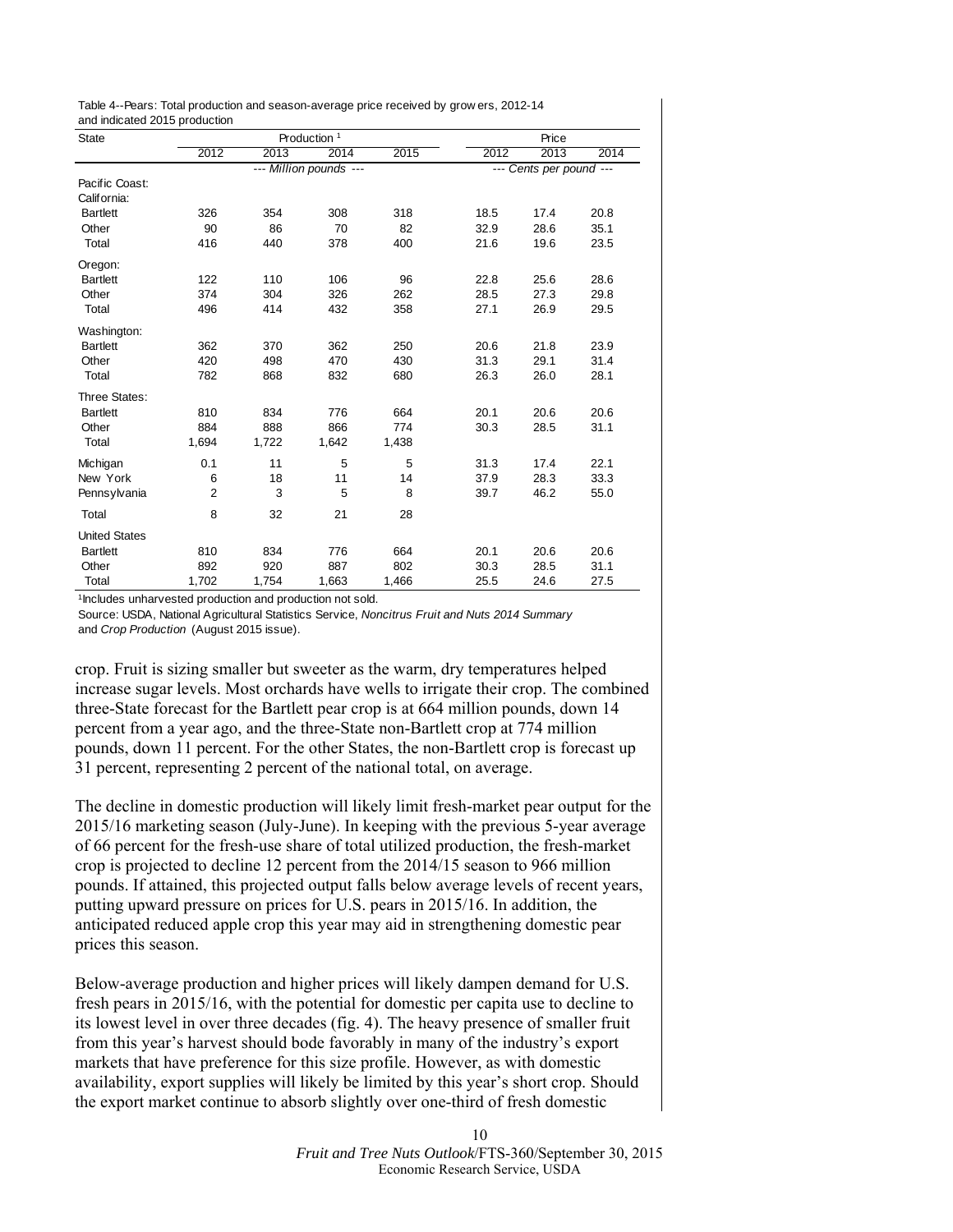Figure 4 U.S. fresh pear per capita use declining



Source: USDA, Economic Research Service, Fruit and Tree Nut Yearbook, various years.

production as has been the trend in the past several years, U.S. fresh pear exports could decline to around 356 million pounds in 2015/16, down 8 percent from the previous season and the lowest since 2010/11.

U.S. pears will continue to have no market presence in Russia in 2015/16 given the 1-year extension of the Russian ban on imports of a variety of agricultural products from the United States and several other countries. Prior to 2014/15, when U.S. fresh pear exports to Russia dropped to zero due to the ban, Russia ranked as the No. 3 export destination for the U.S. pear industry even though the country's share of U.S. export volume was less than 5 percent, as a majority of volume goes to Mexico and Canada. Early-season exports, however, are showing strength, partly reflecting the decline in exports last year brought about by the port slowdown. Thus far, July 2015 export volume is up 31 percent from the same time last year and higher than any July volume since 2001/02. Early-season imports also show an increase, with July 2015 volume up 25 percent from the same time last year.

USDA's AMS reports U.S. fresh pear shipments through early September running 11 percent below the same period last year, reflecting lower shipments thus far from California and Oregon. About 61 percent of season-to-date shipments were California pears, 35 percent were Washington pears, and the remainder were Oregon pears. U.S. fresh pear grower prices already started above year-ago levels in 2015/16, with the average prices in July at \$0.35 per pound (or \$706 per ton), 2 percent higher than the July 2014 average and 12 percent above the 2008-12 average (prices were not reported in 2013). Harvest is underway in Washington and increasing supplies are likely to lead to seasonal price declines. However, a smaller, high-quality crop signals continued high fresh pear grower prices this fall and winter.

At the retail level, increased imports, mostly from the Southern Hemisphere, are partly behind the lower pear prices early this season. Based on USDA/AMS data, advertised retail prices for nonorganic Bartlett, Bosc, and D'Anjou pears in the United States have averaged from 10 percent to almost 35 percent lower than year-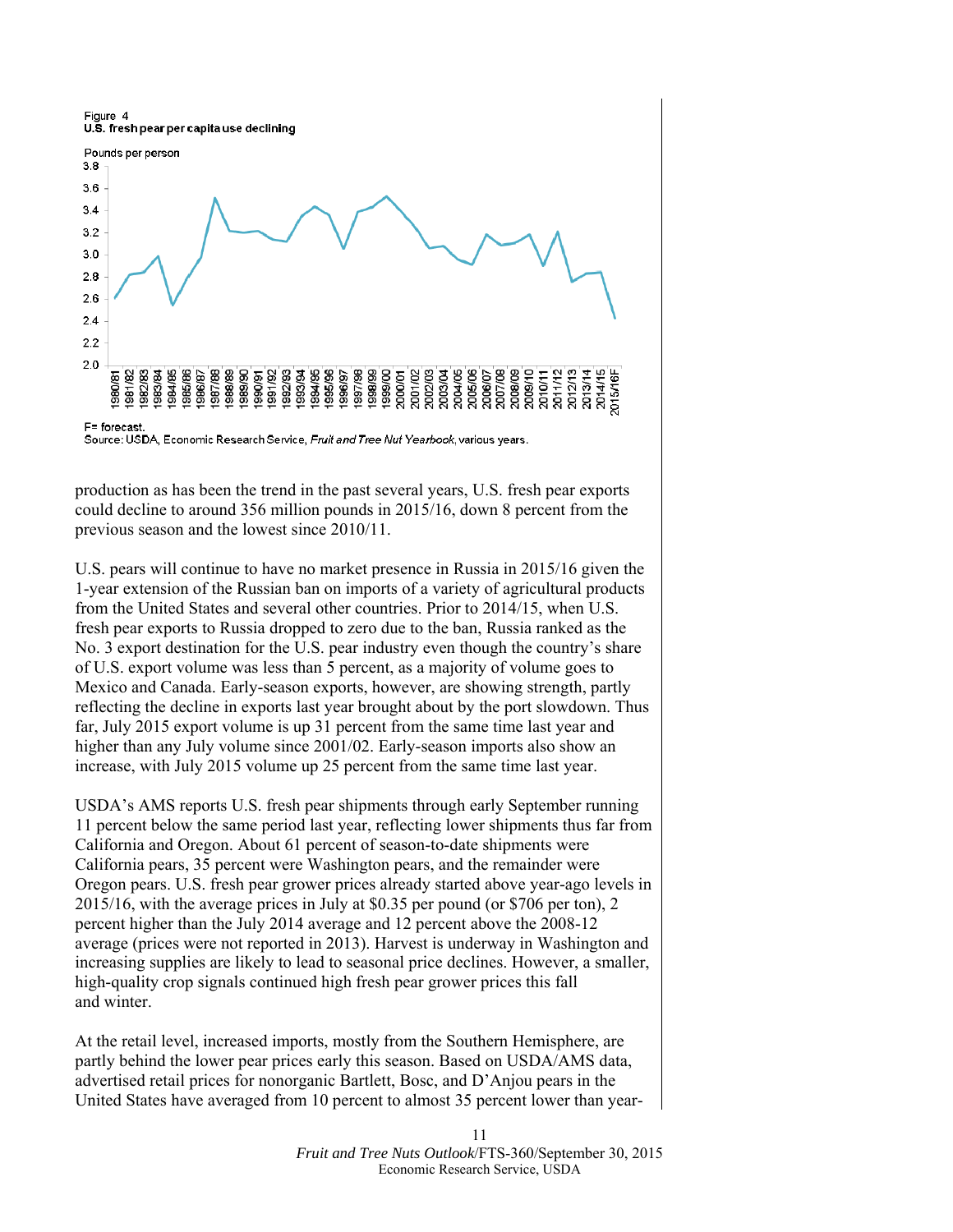ago levels in July and August, compared with the same time a year ago, D'Anjou prices rose 28 percent in August. Prices, however, have started to show strength as of early September, with year-over-year gains between 4-10 percent for Bartlett and Bosc pears.

Similar to last year, this year's reduced Bartlett pear crop signals fewer pears moving through the processing sector, boosting prices for growers from processors in 2015/16. U.S. processing pear supplies continue to generally trend down as an increasing percentage of the crop has been destined for fresh use over the past decade. While domestic production continues to fulfill the bulk of U.S. demand for canned pears—a major processed product market for U.S. pears—canned pear imports are gaining market share, from about 1 percent in the 1990s to an average 10 percent over the last 5 years. During the previous marketing year, processing accounted for 34 percent of the 2014 pear crop, slightly higher in share than in 2013, but the quantity processed dropped 4 percent to 281,170 tons (or 562.3 million pounds). Processing pear prices rose from \$276 per ton in 2013/14 to \$287 per ton in 2014/15, up 15 percent from the previous 5-year average and the highest prices reported since 1980.

## *U.S. Grape Crop Forecast Up in 2015 Despite Drought in California*

U.S. grape production is forecast at 16.1 billion pounds (or 8.05 million tons) in 2015, up 4 percent from a year ago (table 5). Despite the ongoing drought, California is forecast to produce 89 percent of this output, up nearly 6 percent from last year due to more favorable growing conditions, for a total of 14.4 billion pounds (or 7.20 million tons). Production is forecast to be up for California's winetype (up 3 percent), table-type (up 3 percent), and raisin-type (up 13 percent) grapes. Water availability remains a major concern among California growers but increased reliance on groundwater for irrigation and managing water allocations more efficiently has helped maintain a fairly ample supply of good quality California grapes for the 2015/16 marketing season (May-April). During last season, a spring hail storm affected blooms in some of the vineyards, contributing to lower bunch counts for wine and raisin grapes. In 2015, bunch counts were reported slightly higher in the San Joaquin Valley, a major producing region in California. For the raisin-type variety, a sample of 307 raisin-type variety vineyards indicated bunch counts were up 19 percent from a year ago at 43.4 bunches per vine, based on the 2015 objective measurement survey conducted by USDA/NASS in cooperation with the California Department of Agriculture.

Elsewhere across the country, combined production is down 11 percent from last year due to smaller crops in Washington, New York, Pennsylvania, Arkansas, and Ohio (but only by a fraction). In Washington, the second-ranking grape State, juicegrape production is forecast down 30 percent from last year's bumper crop, well exceeding the anticipated production gain for wine grapes, driving the forecast overall crop size for the State in 2015 down by 16 percent to 860 million pounds (or 430,000 tons). Among other major producers, production in New York and Pennsylvania are forecast to be down between 12-13 percent but in Michigan, crop size is anticipated to be 14 percent larger than last year.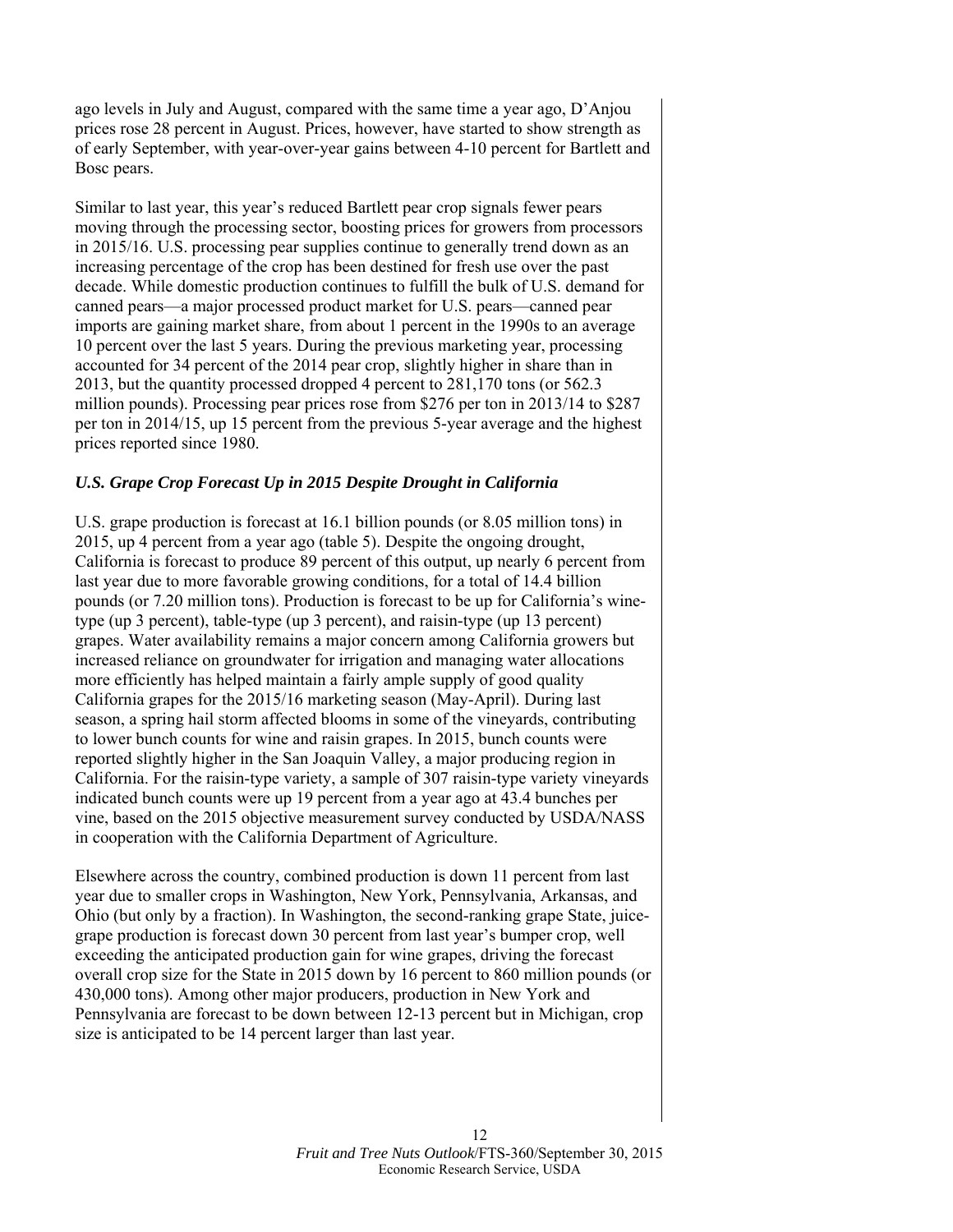<span id="page-12-0"></span>Table 5--Grapes: Total production and season-average price received by grow ers in principal States, 2012-14 and indicated 2015 production

|                      |        |                      | Production | Price  |       |                       |       |
|----------------------|--------|----------------------|------------|--------|-------|-----------------------|-------|
| <b>State</b>         | 2012   | 2013                 | 2014       | 2015   | 2012  | 2013                  | 2014  |
|                      |        | -- Million pounds -- |            |        |       | -- Cents per pound -- |       |
| Arkansas             | 3      | 4                    | 3          | 3      | 58.5  | 50.5                  | 45.1  |
| Georgia              | 9      | 9                    | 8          | 9      | 70.5  | 55.5                  | 73.5  |
| Michigan             | 76     | 188                  | 127        | 144    | 23.1  | 18.9                  | 15.3  |
| <b>Missouri</b>      | 9      | 12                   | 8          | 10     | 36.3  | 36.4                  | 39.5  |
| New York             | 230    | 412                  | 376        | 330    | 23.3  | 18.5                  | 19.3  |
| North Carolina       | 10     | 10                   | 12         | 14     | 46.6  | 42.2                  | 40.4  |
| Ohio                 | 11     | 13                   | 8          | 8      | 31.5  | 29.7                  | 23.9  |
| Oregon               | 92     | 98                   | 116        | 116    | 102.5 | 109.5                 | 102.0 |
| Pennsylvania         | 122    | 220                  | 182        | 158    | 17.2  | 16.0                  | 15.9  |
| Texas                | 19     | 14                   | 19         | 22     | 72.5  | 78.0                  | 75.0  |
| Virginia             | 16     | 15                   | 18         | 19     | 81.5  | 90.0                  | 92.5  |
| Washington           |        |                      |            |        |       |                       |       |
| Wine                 | 376    | 420                  | 454        | 460    | 52.0  | 55.5                  | 55.5  |
| Juice                | 384    | 364                  | 570        | 400    | 14.0  | 12.2                  | 8.8   |
| Αll                  | 760    | 784                  | 1,024      | 860    | 32.8  | 35.4                  | 29.5  |
| Total <sup>1</sup>   | 1,358  | 1,780                | 1,900      | 1,693  |       |                       |       |
| California:          |        |                      |            |        |       |                       |       |
| Wine                 | 8,036  | 8.490                | 7,786      | 8.000  | 38.7  | 37.7                  | 38.0  |
| Table                | 2,048  | 2,454                | 2,332      | 2,400  | 61.0  | 63.0                  | 67.5  |
| Raisin <sup>2</sup>  | 3,620  | 4,540                | 3,526      | 4,000  | 22.9  | 18.2                  | 20.1  |
| All                  | 13,704 | 15,484               | 13,644     | 14,400 | 37.8  | 36.0                  | 38.4  |
| <b>United States</b> | 15,062 | 17,264               | 15.544     | 16,093 | 37.6  | 35.6                  | 37.5  |

<sup>1</sup> Sum of State production, excluding California. <sup>2</sup> Fresh w eight of raisin-type grapes. Source: USDA, National Agricultural Statistics Service, *Noncitrus Fruit and Nuts 2014 Summary* and *Crop Production* (August 2015 issue).

**Projected Bigger Fresh-Market Grape Crop To Pressure Prices Down:** With the 2015 harvest in California's San Joaquin Valley already well underway, the buildup in supplies from earlier in the season has already driven down prices growers have received thus far for their fresh-market crop. National-level grower prices have averaged \$2,330 per ton in May, \$1,690 in June, and \$1,340 in July, based on NASS data. Relative to the same months last year, the June and July average prices were down by 10 percent and 14 percent, respectively. USDA/NASS did not report a May 2014 grower price average.

At the retail level, the Bureau of Labor Statistics (BLS) reported average prices for Thompson seedless grapes at the start of the domestic season in May at \$3.00 per pound, declining seasonally through August to \$2.10 per pound. In addition to the larger domestic crop, increased imports from Mexico also provided retailers with ample supplies to run promotions. Based on USDA/AMS weekly information on advertised retail prices for grapes at major U.S. supermarket outlets, prices this season for various seedless-type grapes have averaged 4-10 percent lower than a year ago in May through early September. Increased imports from Chile this winter resulted in below year-ago prices, on average, from January through April—an offperiod for domestic production. Supplies from Chile were winding down in May and June but imports from Mexico also held up, particularly in June when volumes were 55 percent higher than in May 2014.

Increased table grape production in California will mostly account for the higher tonnage of U.S. grapes for fresh use in 2015/16. California's raisin grape tonnage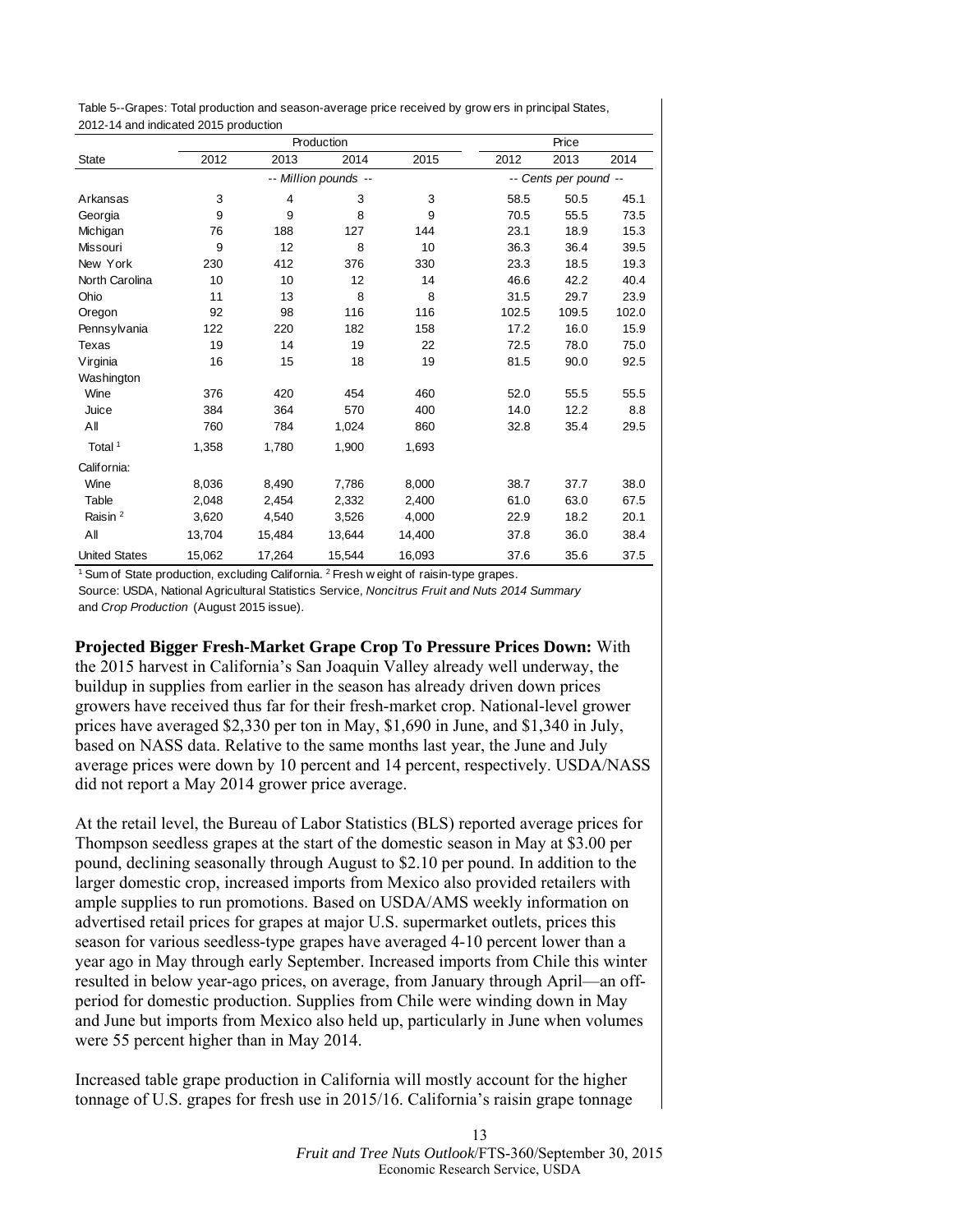

\* USDA, Economic Research Service projection.

Source: USDA, Economic Research Service calculations on per capita use; USDA, National Agricultural Statistics Service, Noncitrus Fruit and Nuts Summary, various issues.

for fresh use will also likely be up due to the State's larger raisin-type grape crop this year. Raisin grapes for fresh use typically represent less than 5 percent the State's total raisin-type grape crop. Based on current USDA/NASS forecasts, USDA/ERS projects U.S. fresh-market grape production for the marketing year 2015/16 to increase 3 percent from the previous year and, at 2.17 billion pounds, will be 8 percent above the previous 5-year average, if achieved. With this increase, fresh use production will continue to remain in the ballpark of 13 percent of total utilized production as in the previous 5 years. At this production level, the industry will have ample supplies to meet current demand (fig. 5). Domestic per capita use of fresh grapes averaged 7.7 pounds during the previous 5 years.

Though down 6 percent from the 2013/14 record level, U.S. fresh-grape exports reached 858.3 million pounds in 2014/15, 12 percent above the previous 5-year average volume. While demand remained fairly strong, reduced domestic production last year, the strong U.S. dollar, and West Coast port slowdown may have partly contributed to lower export shipments in 2014/15. Exports declined to Canada, Mexico, Hong Kong, and the Philippines—the country's top four international markets for fresh grapes that together received more than half of last season's total volume. Exports through the first 3 months of 2015/16 continue to fall behind, with volumes from May through July down 10 percent from the same period in 2014/15, likely due to lower domestic shipments in the earlier part of the season. Of the top markets, volumes to Mexico and the Philippines appear to be on a rebound this season while those to Canada and Hong Kong continue to lag. Increased production and lower prices, however, should aid overall export prospects for the season.

**More Grapes Will Be Available for Making Wine:** Increased wine grape production in California will largely contribute to boosting the quantity of 2015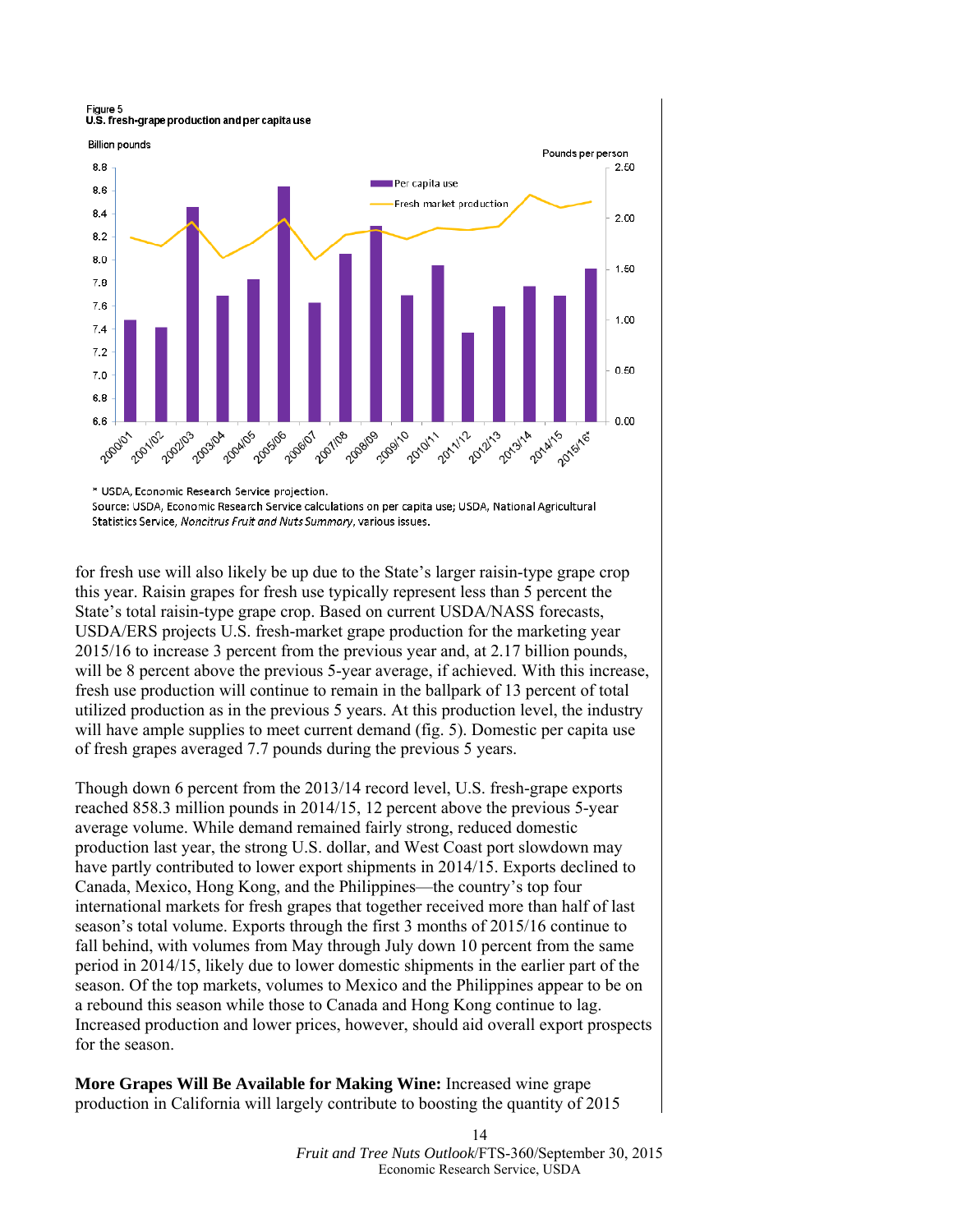grapes to be crushed for wine in the United States. Over the past 5 years, California supplied 93 percent, on average, of all U.S. grapes sent to wineries each year. California's wine grape production is forecast at 4.0 million tons (or 8.0 billion pounds) in 2015, up 3percent from the previous year. This increase will be complemented by a forecast 1-percent increase in Washington's wine grape production, reaching 230,000 tons (or 460 million pounds). Washington supplies 3 to 4 percent of the U.S. grape volume moving through wineries each year. Forecast bigger crops in Michigan, Virginia, Texas, North Carolina, and Missouri as well as relatively steady production in Oregon and Ohio will likely also help raise crushed tonnage this year, offsetting potential declines in New York and Pennsylvania. Based on recent 5-year average shares of State-level grape production going to wineries, USDA/ERS projects total grape tonnage crushed for wine to increase between 4-6 percent in 2015/16 from the previous season to around 4.8 million tons. This higher volume will likely put downward pressure on grower prices for grapes sold to wineries in 2015/16. In 2014/15, grape tonnage for wine dropped 11 percent from the previous season to 4.52 million tons, which drove prices up 4 percent to \$767 per ton.

**Grape Tonnage for Juice Likely Down:** A forecast 30-percent decline in Washington's juice-grape production this year, along with forecast smaller crops in Michigan, New York, and Pennsylvania, will likely lower grape tonnage crushed for juice in 2015/16. Lower tonnage headed to juice processors will likely boost juice-grape grower prices during the 2015/16 marketing season (August-July), a reverse from 2014/15, when above-trend tonnage realized a 22-percent drop in the average grower price to \$207 per ton—a 7-year low (fig. 6).

USDA/NASS State-level annual data on grapes produced for juice does not include California although grapes crushed for concentrate production has been reported by the NASS California Field Office since 1999. In 2014, grape tonnage crushed for concentrate production totaled 469,927 tons, 11 percent of the 2014 grape crush



various issues.

15 *Fruit and Tree Nuts Outlook*/FTS-360/September 30, 2015 Economic Research Service, USDA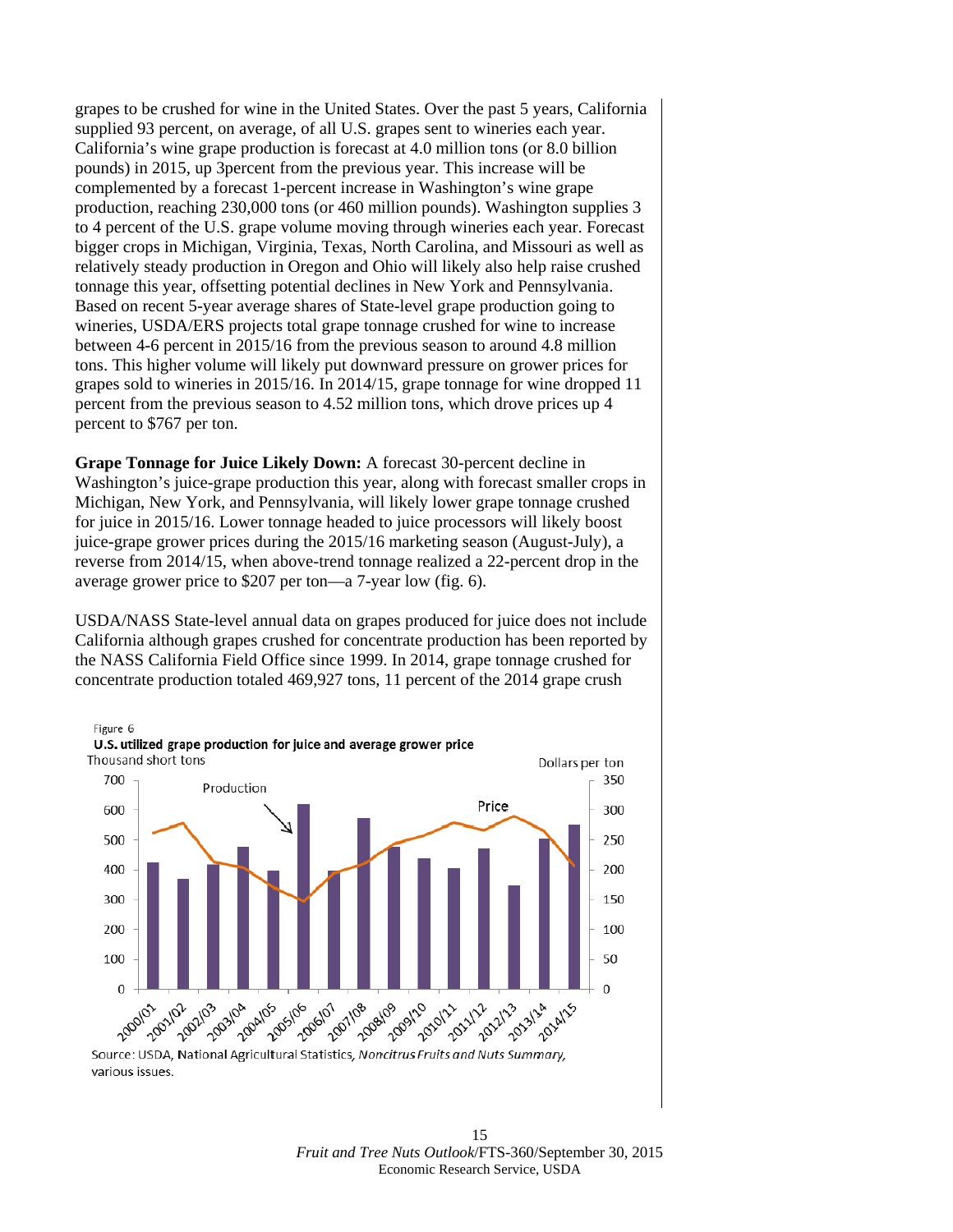total. However, the share of total concentrate tonnage used specifically for making juice has not been disclosed, nor has the type and variety composition making up total concentrate volume. In comparison to State total crop size, tonnage crushed for concentrate production averaged over 10 percent annually over the last 5 years.

As domestic grape production for juice rose in 2014/15, U.S. grape-juice imports fell to a 13-year low at 48.6 million single-strength-equivalent (SSE) gallons, 22 percent below the previous season mostly on tighter supplies from Argentina. While Argentina supplies around 80 percent of U.S. grape juice imports, on average, lower volumes were also received in 2014/15 from Chile, Australia, Italy, and Mexico, among the other leading suppliers. At the same time, international demand for U.S. grape juice fell to a 28-year low in 2014/15, with volume down 46 percent to 9.31 million sse gallons and value down 17 percent to \$72.0 million—the lowest in the past 7 years. Peak export value thus far was in 2012/13, amounting to \$99.4 million. Export volume in 2014/15 fell to each of the top 5 export markets for U.S. grape juice—Canada, Japan, South Korea, China, and Costa Rica.

**U.S. Raisin Production To Grow:** In August, the NASS California Field Office released *the 2015 California Raisin Grape Objective Measurement Report* which provided a forecast for the California raisin grape crop at 2.0 million tons, fresh basis, (or 4.0 billion pounds), up 13 percent from last year. Bearing acreage for raisin grapes in California has been on a downward trend since 2003, presently estimated at 185,000 acres, 70,000 fewer acres than 12 years ago and 5,000 acres less than in 2014. Higher yields more than make up for the reduction in bearing acreage, driving up production in 2015. Despite continued water availability issues, the average number of bunches per vine rose from 36.5 in 2014 to 43.4 in 2015, boosting average yields per acre by 16 percent to 10.8 tons.

The forecast larger California raisin crop this year is expected to raise the quantity of available grapes for drying. USDA's Foreign Agricultural Service (FAS) forecast U.S. raisin production to increase to 340,000 tons in 2015/16, up 9 percent from 2014/15. Reduced global supplies and higher domestic production will aid U.S. export prospects in 2015/16. Total export volume for U.S. raisins is projected to be up 26 percent from the previous season, mostly attributed to a frost-reduced crop in Turkey that will potentially limit competition for U.S. raisins, particularly in the European Union (EU) market. Turkey is second in rank, next to the United States, in world raisin production and is the largest exporter of raisins globally. On average, slightly more than half of Turkish raisin exports go to the EU market.

Coinciding with lower domestic production and increased supplies in Turkey, U.S. raisin exports in 2014/15 fell to 279.4 million pounds (or around 139,682 short tons), down 20 percent from the previous season. U.S. shipments were lower mostly to the EU. In value terms, exports fell 19 percent to \$352.2 million, the lowest in the last 5 years. U.S. raisin imports rose in 2014/15 on smaller domestic supplies. Among the United States' largest suppliers of imported raisins, imports increased from Chile, South Africa, and Argentina.

After slipping 13 percent in 2013/14, U.S. grower prices for raisin grapes dried into raisins had a 12-percent bump last season on lower domestic production and reduced inventories. The 2014/15 average price rose to \$1,820 per ton (dried basis), second highest to the record \$1,880 per ton in 2012/13 (fig. 7). Prospects of robust.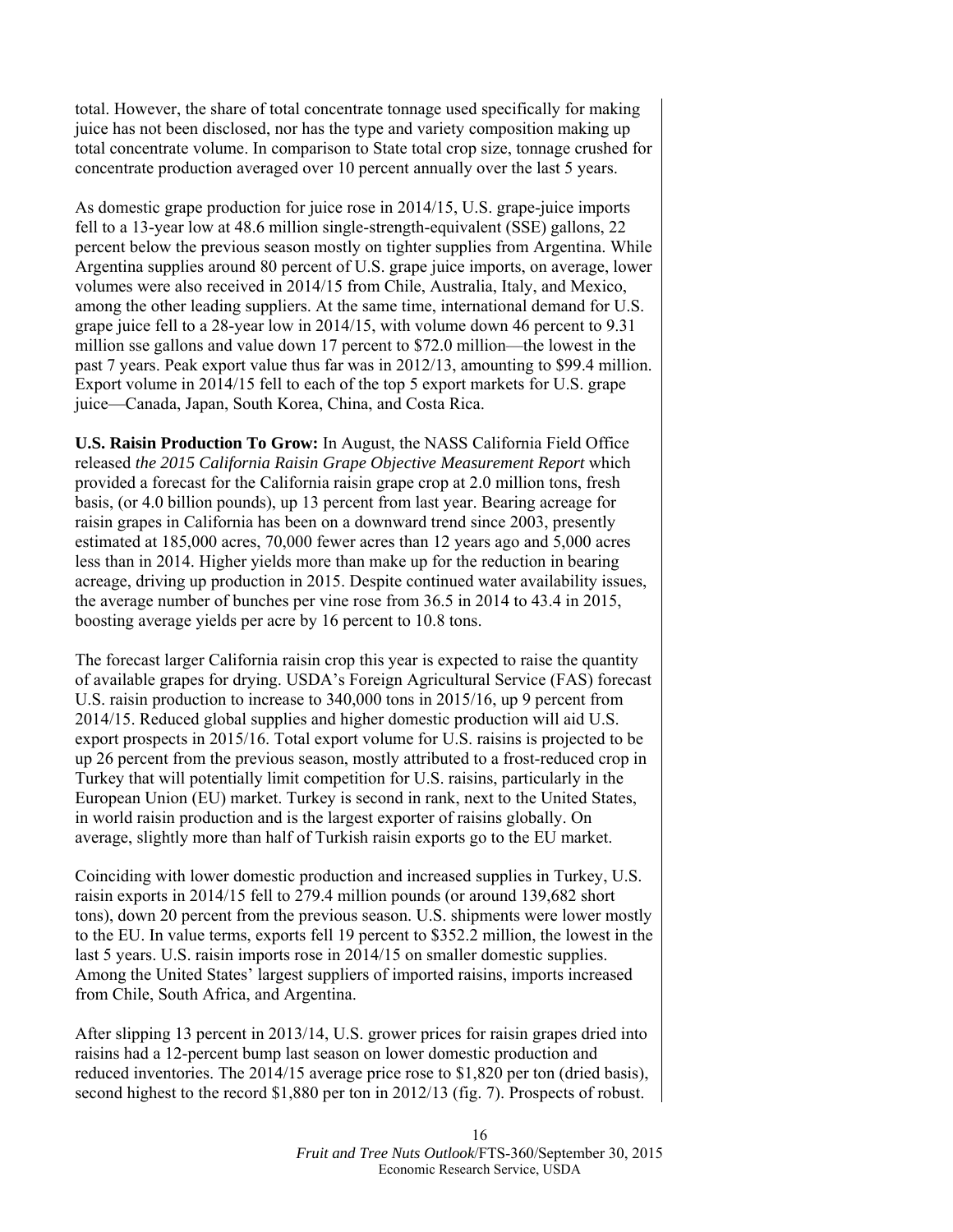

Source: USDA, National Agricultural Statistics, Noncitrus Fruits and Nuts Summary, various issues.

export demand and continued low inventories will offset some of the likely downward pressure on prices due to increased domestic production in 2015/16

## *U.S. Peach Production Declines for the Fifth Consecutive Year*

Forecast estimates from USDA/NASS indicate that the 2015 U.S. peach crop will be down for the fifth straight year to 1.6 billion pounds, down 6 percent from last year and the smallest crop since the 1980s. A vast majority of the peaches are grown in California, where the 2015 crop is forecast at 1.12 billion pounds, down 10 percent from a year ago (table 6). This forecast includes 506 million pounds of California freestone peaches, down 12 percent from last year, and 612 million pounds of clingstone peaches, down 8 percent. Industry sources reported good fruit quality for California's freestone crop but the warm winter prompted early crop maturity and variable fruit set. Quality of the clingstone crop is reported to be high, but sizing of fruit is short of expectations. With continued drought conditions, some growers were able to offset reduced irrigation district water deliveries by using wells to pump groundwater, either by installing new wells and/or deepening preexisting ones.

Production in the other States also represent freestone peaches, which, when combined with California's freestone crop, indicate a 4-percent year-over-year reduction. Close to 80 percent of U.S. freestone peaches are used fresh, while California clingstones that make up the rest of the U.S. peach crop are mostly canned. The decline in California's 2015 clingstone crop is indicative that processing supplies will be limited this year, likely elevating prices growers will be receiving for cling peaches this year.

Production increases in South Carolina, Georgia, New Jersey, and Pennsylvania helped fill in for the lack of California supplies for the fresh market, particularly in the eastern U.S. markets, where these four States are the major producers. South Carolina is the second largest peach State, where production is forecast at 138

> *Fruit and Tree Nuts Outlook*/FTS-360/September 30, 2015 Economic Research Service, USDA

17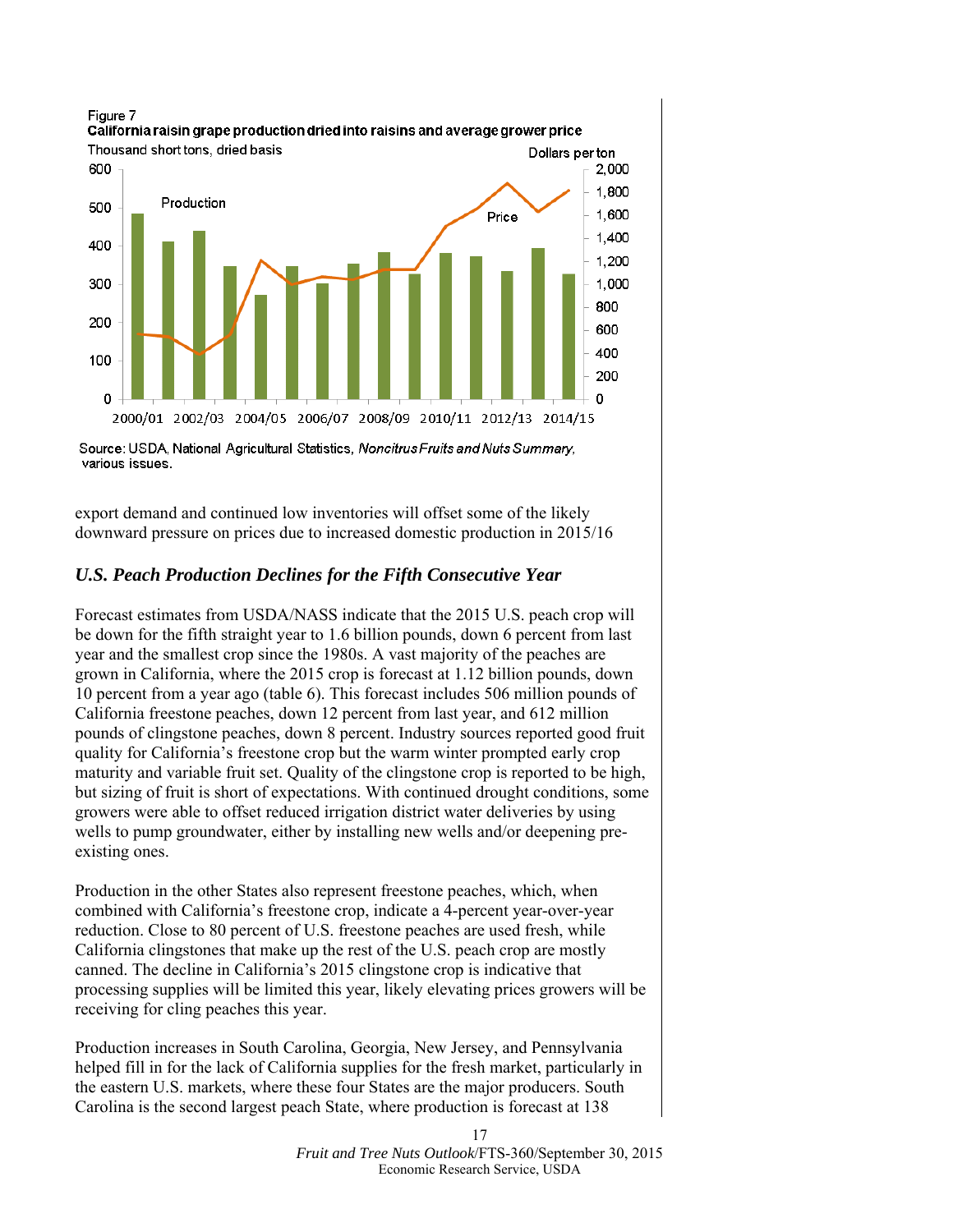<span id="page-17-0"></span>

|                      |                |       | Production           | Table 6--Peaches: Total production and season-average price received by growers, 2012-14 and indicated 2015 production<br>Price |       |                       |       |
|----------------------|----------------|-------|----------------------|---------------------------------------------------------------------------------------------------------------------------------|-------|-----------------------|-------|
| State                | 2012           | 2013  | 2014                 | 2015                                                                                                                            | 2012  | 2013                  | 2014  |
|                      |                |       | -- Million pounds -- |                                                                                                                                 |       | -- Cents per pound -- |       |
| Alabama              | 9              | 8     | $\overline{7}$       | 10                                                                                                                              | 62.0  | 58.5                  | 60.0  |
| Arkansas             | 32             | 3     | $\mathbf{1}$         | $\overline{2}$                                                                                                                  | 82.5  | 80.5                  | 92.0  |
| California           | 1,426          | 1,296 | 1,240                | 1,118                                                                                                                           | 23.2  | 21.5                  | 28.7  |
| Freestone            | 688            | 560   | 576                  | 506                                                                                                                             | 29.4  | 25.8                  | 40.6  |
| Clingstone           | 738            | 736   | 664                  | 612                                                                                                                             | 17.4  | 18.2                  | 18.5  |
| Colorado             | 34             | 15    | 27                   | 26                                                                                                                              | 79.0  | 93.5                  | 112.0 |
| Connecticut          | 3              | 3     | 4                    | 3                                                                                                                               | 115.0 | 138.5                 | 125.0 |
| Georgia              | 71             | 71    | 71                   | 78                                                                                                                              | 48.1  | 41.3                  | 54.5  |
| Idaho                | 15             | 12    | 16                   | 11                                                                                                                              | 67.0  | 47.3                  | 53.5  |
| <b>Illinois</b>      | 15             | 8     | $\overline{7}$       | $\overline{7}$                                                                                                                  | 69.5  | 67.0                  | 63.5  |
| Maryland             | 9              | 8     | 8                    | 8                                                                                                                               | 59.5  | 53.0                  | 52.0  |
| Massachusetts        | 3              | 3     | $\overline{2}$       | 4                                                                                                                               | 160.0 | 138.5                 | 112.0 |
| Michigan             | 4              | 41    | 18                   | 16                                                                                                                              | 66.5  | 35.3                  | 46.0  |
| Missouri             | $\overline{7}$ | 8     | 8                    | 5                                                                                                                               | 60.0  | 92.5                  | 57.0  |
| New Jersey           | 60             | 36    | 45                   | 48                                                                                                                              | 66.0  | 75.5                  | 66.0  |
| New York             | 5              | 15    | 15                   | 14                                                                                                                              | 79.0  | 40.8                  | 89.5  |
| North Carolina       | 11             | 12    | 9                    | 6                                                                                                                               | 61.0  | 57.5                  | 72.5  |
| Ohio                 | $\overline{7}$ | 11    | $\mathbf 0$          | 3                                                                                                                               | 85.5  | 74.0                  | 84.0  |
| Pennsylvania         | 42             | 39    | 30                   | 44                                                                                                                              | 53.0  | 51.5                  | 59.5  |
| South Carolina       | 132            | 139   | 131                  | 138                                                                                                                             | 52.5  | 53.5                  | 56.0  |
| Texas                | 18             | 17    | 8                    | 9                                                                                                                               | 92.5  | 128.5                 | 100.0 |
| Utah                 | 11             | 11    | 13                   | 8                                                                                                                               | 54.0  | 54.0                  | 49.1  |
| Virginia             | 16             | 15    | 11                   | 12                                                                                                                              | 46.7  | 46.3                  | 58.5  |
| Washington           | 26             | 26    | 25                   | 28                                                                                                                              | 31.4  | 38.5                  | 43.4  |
| West Virginia        | 11             | 11    | 11                   | 11                                                                                                                              | 65.0  | 45.0                  | 51.0  |
| <b>United States</b> | 1.936          | 1.808 | 1.706                | 1.609                                                                                                                           | 32.4  | 30.9                  | 37.6  |

Source: USDA, National Agricultural Statistics Service, *Noncitrus Fruit and Nuts Summary,* various issues.

million pounds, up 5 percent from a year ago. There was some mild damage to the State's crop from a cold snap in late March but sufficient chill hours for the trees this winter aided fruit set. In Georgia, production is forecast up 10 percent totaling 78 million pounds even as warm temperatures during the bloom period reduced fruit size. Despite some cold winter damage, New Jersey's crop is 7 percent larger than a year ago while in Pennsylvania, growers expect harvest to rebound from last year's frost-reduced crop, with total production increasing by 47 percent.

The expected smaller freestone crop has not yet led to gains in U.S. grower prices for fresh peaches relative to last year's higher-than-average prices. Grower prices averaged 56 cents per pound (or \$1,110 per ton) in June 2015 and 47 cents per pound (or \$933 per ton) in July 2015, down 13 percent and 21 percent, respectively, from the same time last year. Other than the larger crops in South Carolina, Georgia, and a few other States, winter/spring imports from Chile rebounded from last year's freeze-reduced levels and resulted in lower prices for off-season imported fruit, affecting prices for California peaches at the start of this year's season. As harvest has occurred in many other states, prices have also declined from the average 74 cents per pound (or \$1,480 per ton) in May. Last year, there was insufficient volume in May to report an average price for that month and in 2013, USDA/NASS did not report monthly prices throughout the season. Relative to 2010-12 average prices, this year's prices thus far are also fairly strong as with last year's prices.

Similar to the prices realized at the farm-level, U.S. retail prices for peaches are also averaging lower than the strong prices of a year ago. From June through August, BLS reported retail prices averaging 5-15 percent lower each month from the same time in 2014. However, these same prices are 6-12 percent higher when compared with corresponding 2011-13 average prices. While prices have already declined

> *Fruit and Tree Nuts Outlook*/FTS-360/September 30, 2015 Economic Research Service, USDA

18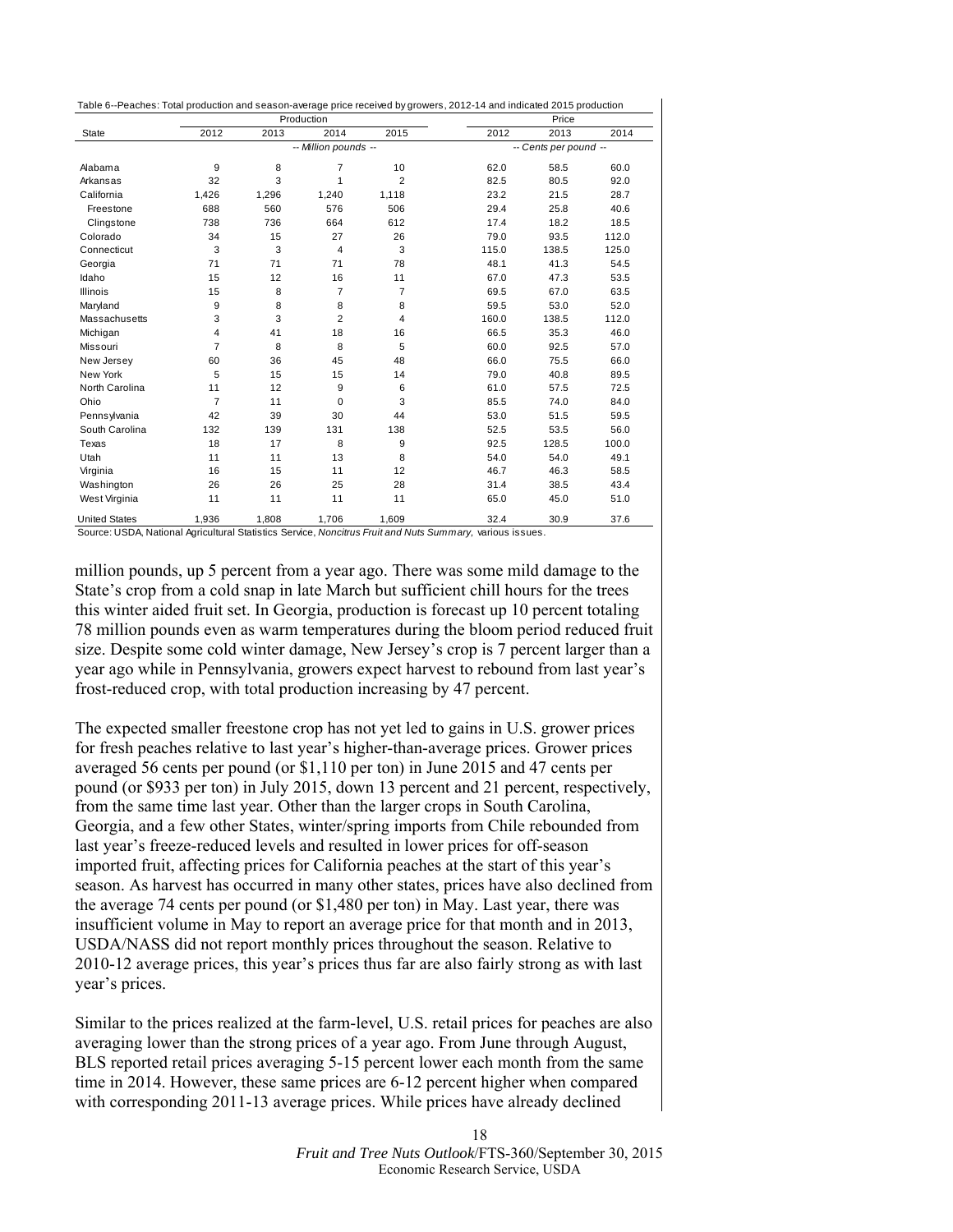<span id="page-18-0"></span>seasonally through to mid-summer, tighter supplies towards the end of the season will likely keep prices strong for the remainder of the 2015 season.

## *Cranberry Production Remain at Above-Average Levels*

The USDA/NASS August forecast for U.S. cranberry production in 2015 is at 841 million pounds (or 8.41 million barrels), only up by a fraction from a year ago but 5 percent above the previous 5-year average. Should this forecast materialize, production will be the second largest in history for the industry, likely putting downward pressure on grower prices for cranberries in 2015/16. Production is forecast mostly up among the five surveyed States except for New Jersey (table 7).

Some cranberry growers in Wisconsin and Massachusetts reported damage to production due to another harsh winter. Hail was reported to have affected the Wisconsin crop but fortunately damage was not widespread. Other growers in Massachusetts reported some pest problems. Despite all these constraints, expectations are that there will be ample supplies of cranberries produced from these top two cranberry States. Wisconsin produces 60 percent of all U.S. cranberries, on average, while Massachusetts grows about 25 percent. Wisconsin's 2015 cranberry crop is forecast at 503 million pounds, almost even with last year's and 4 percent above the State's previous 5-year average production. The crop in Massachusetts is forecast at 211 million pounds, up 2 percent from 2014 and 3 percent larger than the previous 5-year average. Production in New Jersey, Oregon, and Washington are also forecast to be higher than average this year, mostly due to favorable weather during the growing period. However, relative to last year, New Jersey's crop is forecast down 10 percent from the State's largest production.

U.S. cranberry production has increased for three straight years since 2011, reaching a record 8.96 million barrels in 2013 before declining 6 percent to 8.40 million barrels in 2014 (fig. 8). Despite these increases, USDA/NASS data show cranberry grower prices improved during the marketing years 2011/12 and 2012/13, although still hovering in the \$40- to near-\$50-per-barrel range, down from the decade-high of \$58.1 per barrel in 2008/09. Prices, however, tumbled from \$47.9 per barrel in 2012/13 to \$32.3 per barrel (about 32 cents per pound) in 2013/14 due to oversupplies in the industry. Grower prices dipped for both processing-use cranberries (down from \$46.9 to \$31.0 per barrel) and fresh cranberries (\$78.3 to \$68.9 per barrel) in 2013/14.

Table 7--Cranberries: Total production and season-average prices received by grow ers, 2012-14, and indicated 2015 production

|      |      |      | Price                              |      |      |                       |
|------|------|------|------------------------------------|------|------|-----------------------|
| 2012 | 2013 | 2014 | 2015                               | 2012 | 2013 | 2014                  |
|      |      |      |                                    |      |      |                       |
| 212  | 185  | 207  | 211                                | 47.0 | 31.6 | 37.1                  |
| 55   | 55   | 65   | 59                                 | 54.4 | 37.5 | 36.9                  |
| 41   | 39   | 50   | 50                                 | 40.4 | 30.6 | 23.1                  |
| 14   | 15   | 16   | 18                                 | 63.5 | 43.7 | 44.6                  |
| 483  | 602  | 502  | 503                                | 47.8 | 32.0 | 27.9                  |
| 805  | 896  | 840  | 841                                | 47.9 | 32.4 | 30.9                  |
|      |      |      | Production<br>-- Million pounds -- |      |      | -- Cents per pound -- |

and *Cranberries* (released August 2015).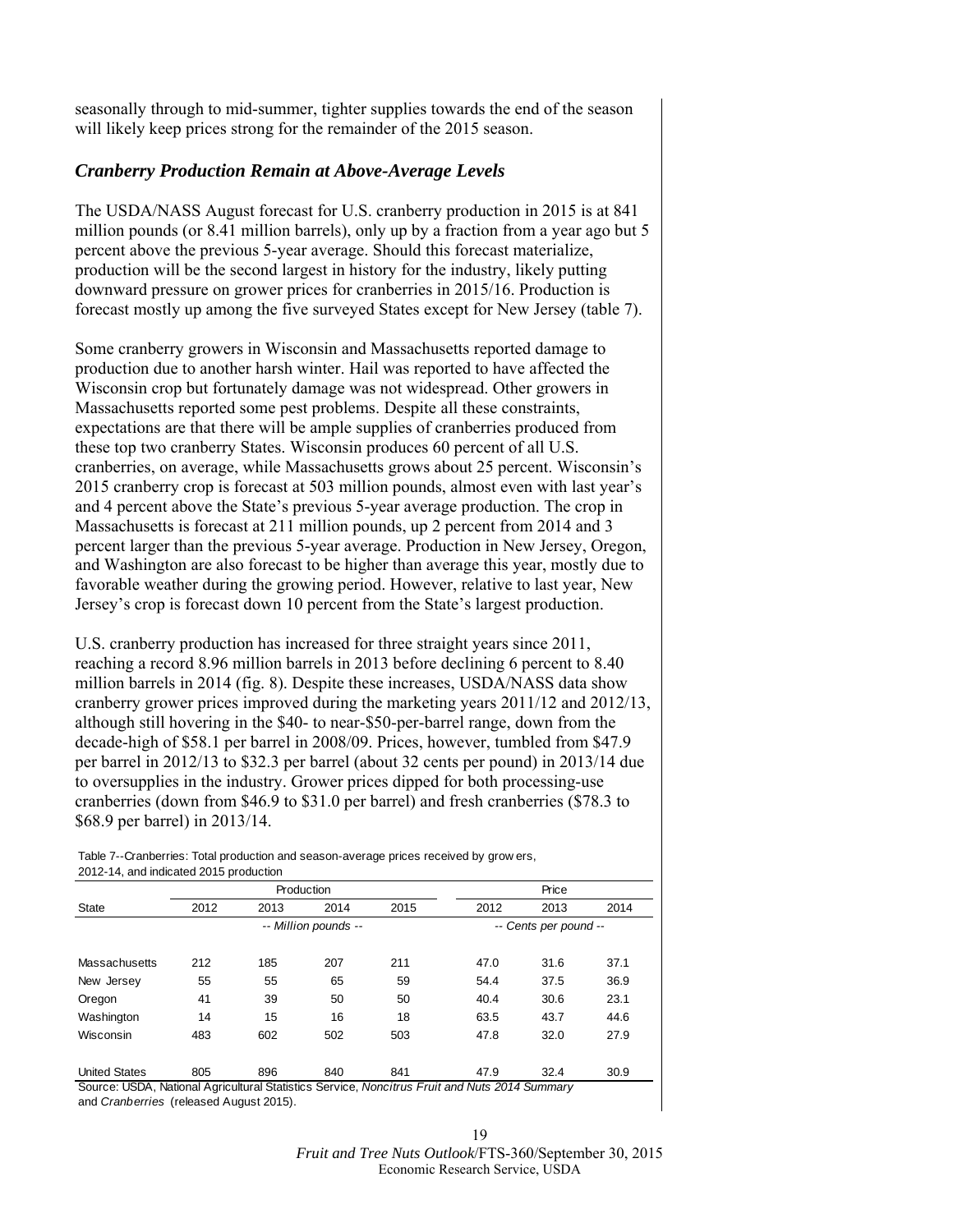

 $1$  1 barrel = 100 pounds.

As regulated by a Federal marketing order, volume control was not implemented in 2014/15 despite large inventories going into the season and above-average production in the industry. Processed production in 2014, while still large, declined 7 percent from the record 8.56 million barrels in 2013 reaching 7.97 million barrels and the corresponding 2014/15 season-average grower price fell 5 percent to \$29.5 per barrel. Production for fresh use—historically at a much smaller scale than the processed sector—declined 17 percent over the same period to 26.8 million pounds, boosting average grower prices in the fresh cranberry market to \$72 per barrel in 2014/15, up from \$68.9 per barrel in 2013/14.

The last time volume control was implemented was during the 2001/02 marketing year, which succeeded 2 years of rock bottom prices (\$17-18/barrel). In 2001/02, the all-cranberry average grower price improved to almost \$24/barrel (up 31 percent from the previous year) as the volume control regulation—with a 65-percent producer allotment that year—contributed to a significant reduction in inventories. In the absence of volume control regulation in 2014/15, USDA, through the USDA/AMS's commodity purchase program, as well as marketing and promotion undertakings by the industry to boost domestic and export demand, continued to serve important roles in helping to offset the market imbalance. These activities will again be instrumental in improving cranberry grower prices in the 2015/16 marketing year, along with expectations of slightly lower imports than in 2014/15.

At the time this report was prepared, most recent available market data (which is through cycle 3 of the 2014/15 marketing year) from the Cranberry Marketing Committee (CMC) indicated total U.S. cranberry sales in 2014/15 stood at 7.80 million barrels, up 8 percent from the same period the previous year, reflecting good demand and the potential for overall positive sales growth for the industry throughout the season (September through August). If realized, this will be the second consecutive year of increased sales for the industry following a 2-year slump in 2012/11 and 2011/10. Domestic sales so far in 2014/15 are up 8 percent and foreign sales up 7 percent.

Source: USDA, National Agricultural Statistics, Noncitrus Fruits and Nuts Summary, various issues.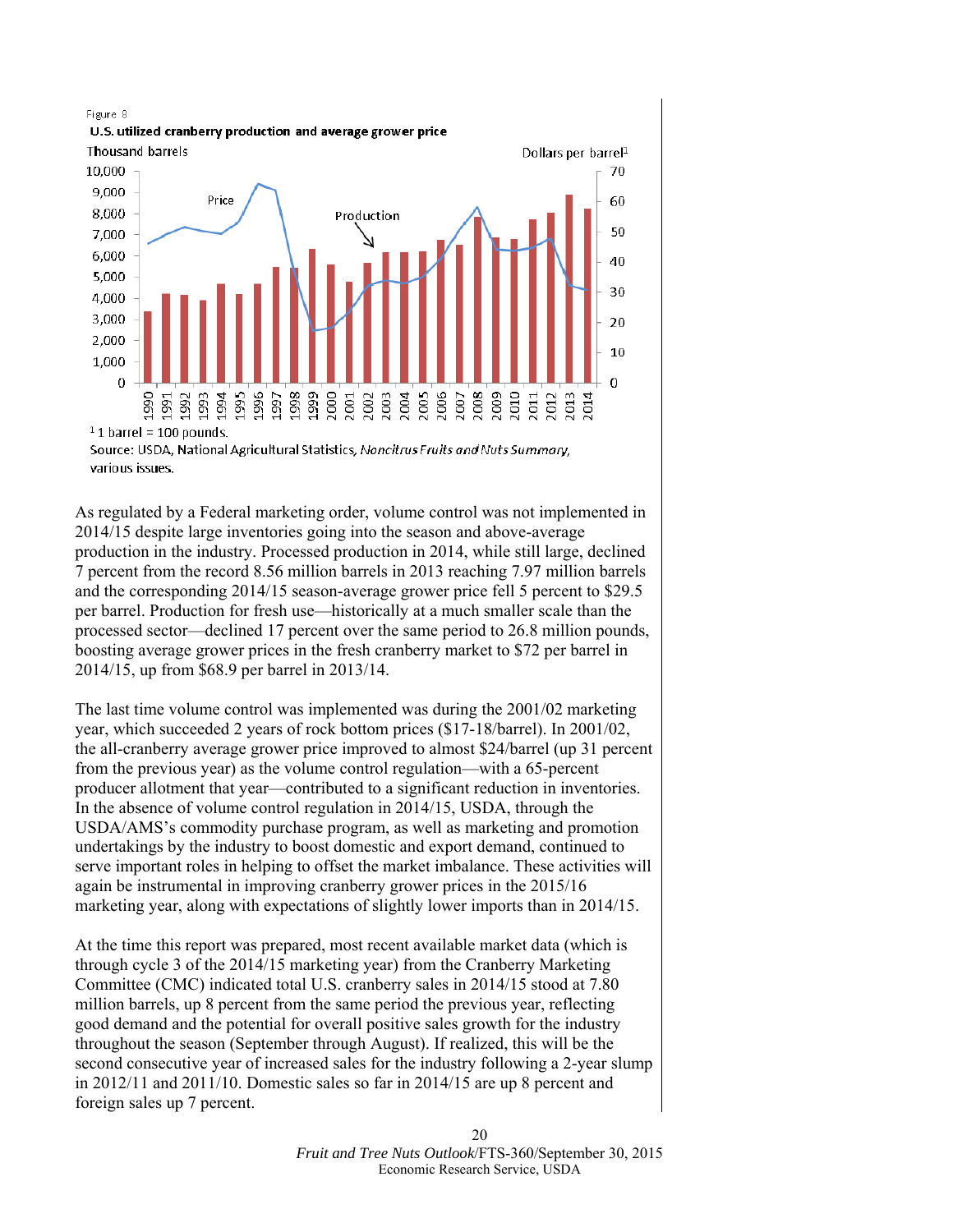Favorable demand during the 2014/15 marketing year has slowed the season's yearto-date buildup in inventories to a moderate pace, up 3 percent from the same period in 2013/14, when inventories were reported by CMC to be up over 25 percent. While this means that the carry-in inventory volume for the upcoming 2015/16 marketing year will still be increasing, a moderate growth should be more favorable to the U.S. cranberry industry that continues to be challenged by a market imbalance. Supplies still outweigh demand for U.S. cranberries even as domestic production in 2014 declined from the record crop of the year before for the reasons that production last year remained above average and beginning inventories were 29 percent higher at 7.50 million barrels, compared with the 5.79 million barrels in 2013/14.

The domestic market remains the primary market for U.S. cranberries. CMC data report that domestic cranberry sales to the Federal Government for food programs all through the third cycle of the 2014/15 marketing year increased to more than twice the volume from the same time the previous year and this was critical in helping to alleviate the surplus supply in the industry. Moreover, year-to-date processed and sold cranberry volume, which makes up three-fourths of total domestic sales thus far, is up 2 percent from the same period in 2013/14. While demand for U.S. fresh cranberries now extend beyond the early Thanksgiving celebration in Canada and the U.S. holiday season, most U.S. fresh cranberry sales continue to occur from September through December. Reduced U.S. production and strong export demand limited domestic fresh sales in 2014/15, with sales volume down 4 percent from the previous season.

Industry sales to international markets represent approximately one-third of total sales volume for the season. Processed cranberries (mostly sweetened and dried cranberries) take up more than 75 percent of U.S. cranberry exports (foreign sales) while cranberry concentrate make up for nearly 25 percent, leaving only about 2 percent of foreign sales as fresh cranberry volume. Foreign sales in 2014/15 are up thus far from the previous season, boosted mostly by increased volumes of processed cranberries and also by greater volumes of fresh cranberries. Foreign sales of U.S. cranberry concentrate—which comprise a large portion of industry inventories—continue to slack, with volume down 1 percent thus far in 2014/15.

## *Final 2014/15 Estimate Shows Total Citrus Production Down*

With the 2014/15 season ending for most citrus fruits, final production estimates were released on September 17 in the USDA/NASS *Citrus Fruits 2015 Summary*. The final estimate for all citrus crops is 9.02 million tons, a 4-percent decline, year over year (table 8). During the season, continued adjustments were made to production volumes after the initial forecast in October 2014 which expected production to reach 9.7 million tons, up 3 percent from previous season. However, as the season continued, downward revisions to orange, grapefruit, and tangelo production pulled down total citrus volume 8 percent from the October 2014 initial forecast. Texas' citrus production witnessed the largest year-over-year decline, declining 24 percent, from 304,000tons to 232,000 tons. Citrus production in Florida dropped 9 percent, while California's production gained 6 percent. Increased tangerine and lemon production pushed Arizona's final citrus volume up 11 percent, year over year.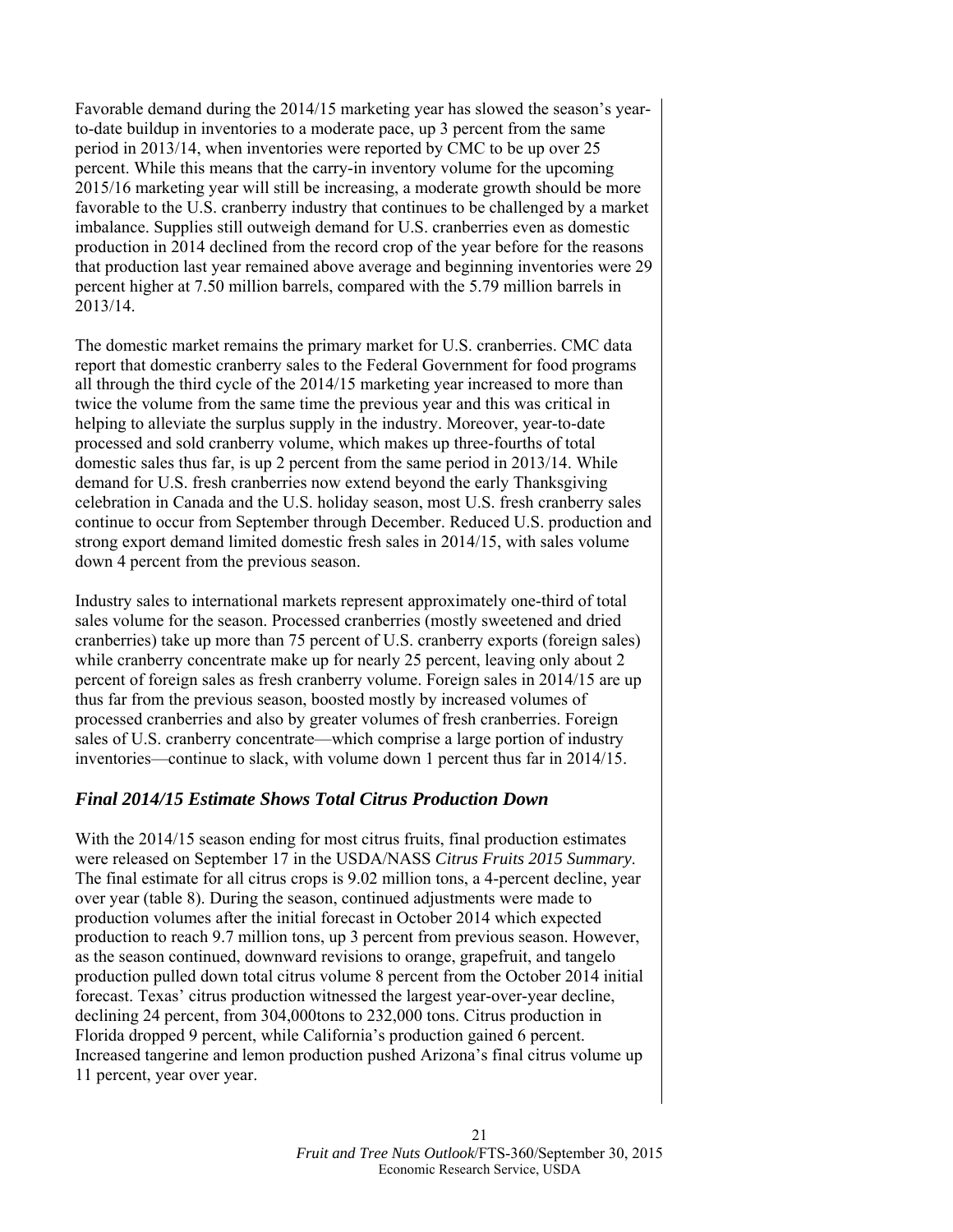<span id="page-21-0"></span>All orange production tallied 6 percent lower than in 2013/14, with the final estimate coming in at 6.4 million tons. Florida's all-orange production declined 8 percent to reach 4.4 million tons, due mainly to high fruit drop and smaller sizes for early-midseason oranges and Valencia oranges. Early-midseason volume was reduced by 11 percent and Valencia oranges down 4 percent for 2014/15. Both orange varieties observed fruit drop rates of 22 percent and 25 percent, respectively. Texas witnessed an 18 percent decline in all orange production, with lower production in both orange varieties. California gained some ground for navel production, year-over-year, but continued to lose in Valencia production.

## *Ample Fruit on Trees Boosts California 2015/16 Navel Orange Forecast*

In early September, the California NASS Field Office released its first estimate for the upcoming 2015/16 citrus season, forecasting the California navel orange crop at 1.72 million tons. The current forecast represents a 9-percent gain from 2014/15 and

Table 8--Citrus: Utilized production, 201/13, 2013/14 and forecast for 2014/151

|                              |                                |                                      | Forecast for            |         | Utilized             | Forecast for            |
|------------------------------|--------------------------------|--------------------------------------|-------------------------|---------|----------------------|-------------------------|
| Crop and State               | Utilized<br>2012/13<br>2013/14 |                                      | 2014/15<br>as of 9-2015 | 2012/13 | 2013/14              | 2014/15<br>as of 9-2015 |
|                              |                                | $--- 1,000$ boxes <sup>2</sup> $---$ |                         |         | ---- 1,000 tons ---- |                         |
| Oranges:                     |                                |                                      |                         |         |                      |                         |
| Early/mid-season and navel:  |                                |                                      |                         |         |                      |                         |
| California                   | 42,500                         | 38,700                               | 39,500                  | 1,700   | 1,548                | 1,580                   |
| Florida <sup>3</sup>         | 67,100                         | 53,300                               | 47,400                  | 3,020   | 2,398                | 2,133                   |
| Texas                        | 1,504                          | 1,401                                | 1,170                   | 64      | 60                   | 50                      |
| Total <sup>4</sup>           | 111,104                        | 93,401                               | 88,070                  | 4,783   | 4,006                | 3,763                   |
| Valencia:                    |                                |                                      |                         |         |                      |                         |
| California                   | 12,000                         | 10,800                               | 9,500                   | 480     | 432                  | 380                     |
| Florida                      | 66,500                         | 51,400                               | 49,400                  | 2,993   | 2,313                | 2,223                   |
| Texas                        | 289                            | 376                                  | 282                     | 12      | 16                   | 12                      |
| Total                        | 78,789                         | 62,576                               | 59,182                  | 3,485   | 2,765                | 2,615                   |
| All oranges                  | 189,893                        | 155,977                              | 147,252                 | 8,268   | 6,771                | 6,378                   |
| Grapefruit:                  |                                |                                      |                         |         |                      |                         |
| California                   | 4,500                          | 3,850                                | 3,800                   | 180     | 154                  | 152                     |
| Florida                      | 18,350                         | 15,650                               | 12,900                  | 780     | 665                  | 548                     |
| Texas                        | 6,100                          | 5,700                                | 4,250                   | 244     | 228                  | 170                     |
| All grapefruit               | 28,950                         | 25,200                               | 20,950                  | 1,204   | 1,047                | 870                     |
| Tangerines and mandarins:    |                                |                                      |                         |         |                      |                         |
| Arizona                      | 160                            | 150                                  | 170                     | 6       | 6                    | $\overline{7}$          |
| California                   | 13,000                         | 14,700                               | 18,200                  | 520     | 588                  | 728                     |
| Florida                      | 3,280                          | 2,900                                | 2,270                   | 156     | 138                  | 108                     |
| All tangerines and mandarins | 16,440                         | 17,750                               | 20,640                  | 682     | 732                  | 843                     |
| Lemons:                      |                                |                                      |                         |         |                      |                         |
| Arizona                      | 1,800                          | 1,800                                | 2,000                   | 72      | 72                   | 80                      |
| California                   | 21,000                         | 18,800                               | 20,500                  | 840     | 752                  | 820                     |
| All lemons                   | 22,800                         | 20,600                               | 22,500                  | 912     | 824                  | 900                     |
| Tangelos                     |                                |                                      |                         |         |                      |                         |
| Florida                      | 1,000                          | 880                                  | 680                     | 45      | 40                   | 32                      |
| All citrus <sup>4</sup>      | 259,083                        | 220,407                              | 212,022                 | 11,111  | 9,413                | 9,023                   |

<sup>2</sup>Net pounds per box: oranges in California (CA)-80 (75 prior to the 2010-2011 crop year), Florida (FL)-90,

Texas (TX)-85; grapefruit in CA-80 (67 prior to the 2010-11 crop year), FL-85, TX-80; lemons-80 (76 prior to the

2010-11 crop year); tangelos-90; tangerines and mandarins in AZ and CA-80 (75 prior to the 2010-11 crop year), FL-95.  $3$  Includes Temples.  $4$ Totals may not be equivalent to the sum of the categories due to rounding.

Source: USDA, National Agricultural Statistics Service, *Crop Production,* various issues.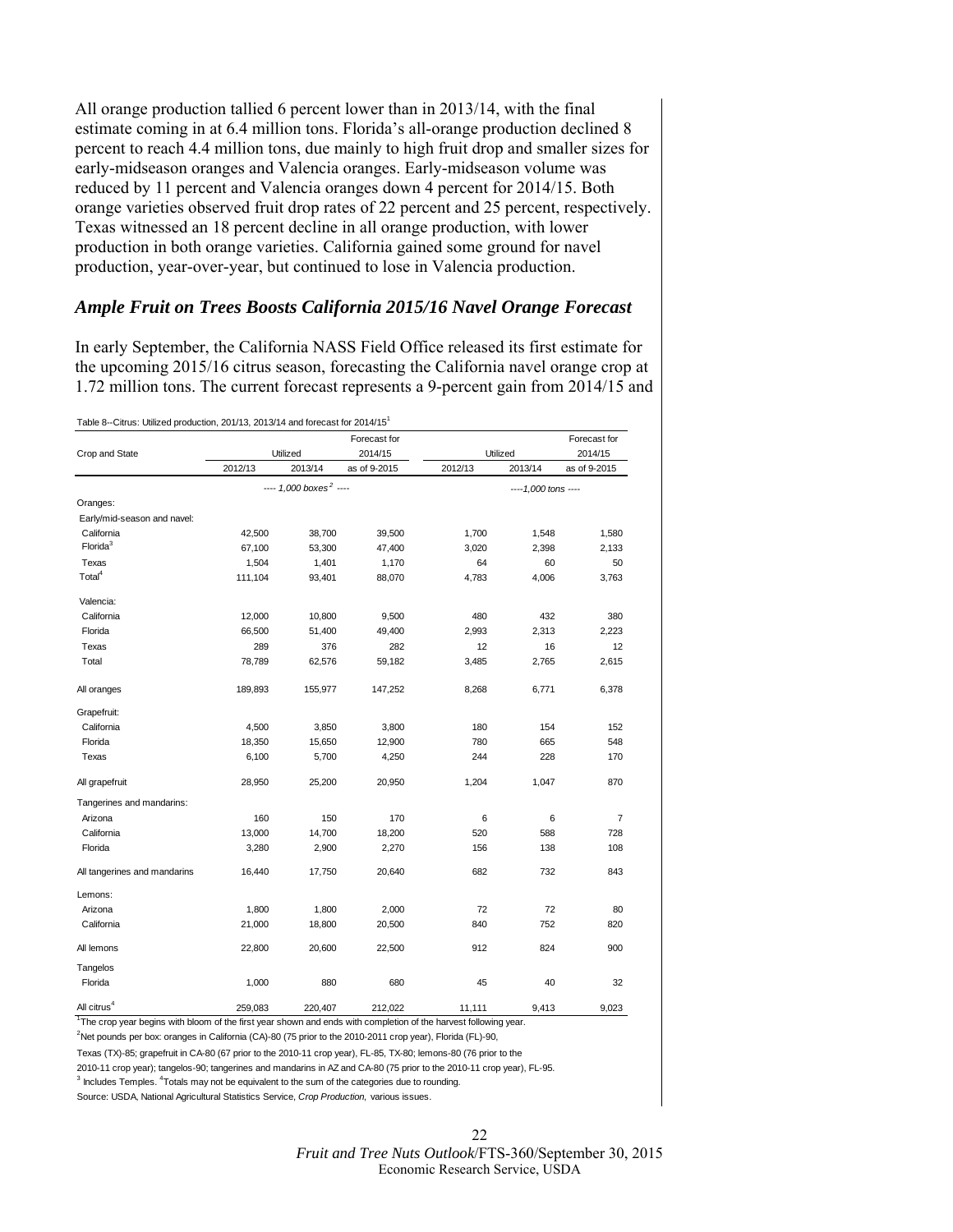is almost equal to the previous 5-year average production volume. The forecast data was collected between July 18 and September 1, 2015, with 520 groves randomly sampled.

Average fruit set per tree is up 24 percent this year, with 412 fruit per tree for the Central Valley. Kern, Tulare, and Fresno counties all measured larger fruit set per tree for the 2015/16 season, with Kern leading fruit set with 460 oranges per tree. Aiding in increased production volume is the larger fruit size which is averaging 2.248 inch diameter. The size increased 2 percent from last season's diameter average of 2.205 inch. Navel orange acreage that includes Cara Cara and blood oranges, continues to decline. For 2015/16, this acreage is estimated at 122,000 acres, down from 124,000 in 2014/15, although the acreage has declined concentration of trees is at its highest estimate with trees per acre at 135. The 201516 bearing acreage level is equal to the 2000/01 and 2001/02 seasons.

U.S. fresh-orange exports, 2014/15 season through July, are at 1.13 billion pounds, about 5 percent stronger than the same period last year. Canada has received the most U.S. oranges this season, with 270.5 million pounds. Exports to Canada are up 11 percent season-over-season, with South Korea receiving 26 percent more fresh oranges thru July, reaching 258.9 million pounds. Hong Kong only received 149.6 million pounds, reducing volume by 23 percent. Monthly export volumes have been stronger 7 out of 9 months this season, regaining some ground after a decline in exports in 2013/14.

Imports are very strong for fresh oranges through July, reaching 182.3 million pounds, an increase of 5 percent year over year. Mexico is the top supplier of fresh oranges with 88.2 million, 48 percent of total imports so far this season. A 43 percent increase in shipments from South Africa pin volume at 43.4 million pounds. The remaining months of the marketing year (July through October) are usually the heaviest time for imports and July has already started off very strong with a 21 percent jump year-over-year.

The *Citrus Fruits 2015 Summary*, released September 17, reports that the seasonaverage equivalent-on-tree price for California navels in 2014/15 was \$13.73 per box, a 17-percent decline from \$16.54 per box in 2013/14. The total value of the California navel crop was \$647 million, 13 percent below the 2013/14 crop value but 9 percent above the previous 5-year average value of \$594 million. The anticipated larger navel crop, as well as weak prices at season's start, should keep prices below 2013/14 and 2014/15 values throughout most of the season.

## *With Lower Production, Florida Ships Less Citrus in 2014/15*

The Florida Department of Citrus (FDOC) released its final weekly fresh citrus shipment report for the 2014/15 season on August 17. The report shows Florida fresh citrus shipment volumes down 10 percent, with revenue down 10 percent as well. Shipments have totaled 21.9 million 4/5 bushel cartons in 2014/15, compared to 24.4 million cartons last season. The lower shipments coincide with the 11 percent reduction in total citrus production volume for the State.

Fresh grapefruit shipments represented 48 percent of total Florida fresh citrus shipments reaching 10.5 million cartons, down 13 percent from the 2013/14 volume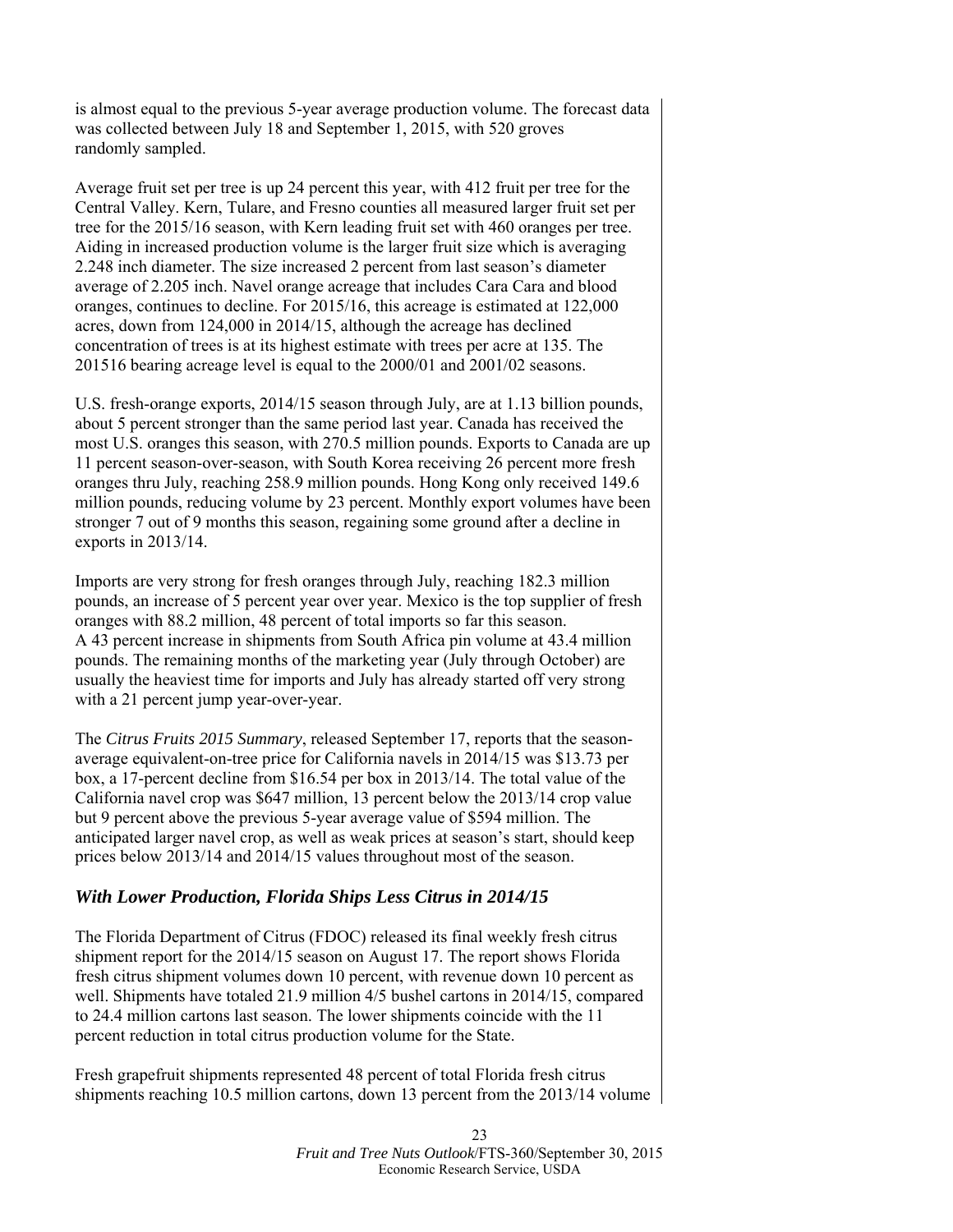of 12.1 million cartons. U.S. shipments to Canada were down 19 percent. Domestic shipments were down 14 percent due to the 18-percent smaller grapefruit crop. Shipments of Florida fresh grapefruit to international markets were also reduced to 5.3 million cartons in 2014/15, from 5.99 million cartons the previous season.

Fresh orange shipments are down but less severely than grapefruit. Total Florida orange shipments represented 37 percent of total fresh citrus shipments in 2014/15 and at 7.97 million cartons was just 4 percent below the previous season. International shipments declined more substantially (down 51 percent) than domestic fresh-orange movement, which dropped 5 percent. Canada actually increased volume of U.S. orange shipments to 648 thousand cartons from 534 thousand cartons, with revenue increasing 14 percent on top of the 21-percent larger volume. Movement of specialty citrus declined 14 percent with revenue down 7 percent for the 2014/15 season.

## *2015 Citrus Acreage Continues To Decline in Florida*

The initial estimate for Florida's 2015/16 citrus production will not be released until October but the first data regarding the upcoming crop was released on September 17 in the Florida NASS Field Office *Commercial Citrus Inventory Preliminary Report*. The report provides the first estimate of commercial citrus acreage in 2015. Despite new plantings of 12,343 acres, the loss of 26,094 acres reduces Florida's citrus acreage by 13,751 acres to a total 501,396 acres in 2015. This continues the trend of net loss of acreage since 1998, despite new plantings annually. A positive note for Florida would be that the newly planted acres of 12,343 is the largest new planted acres since 2009 when 12,155 acres were added. The 2-percent reduction in orange acreage brings total acres down to 441,628 acres for the upcoming season. Grapefruit acreage is down 4 percent year over year, while specialty citrus is down 6 percent. Disease pressures, increased operating costs, and urban development have all contributed to the reduction of citrus acres across the State.

## *Lemon Prices Strong To End the 2014/15 Season*

The start of the 2014/15 lemon season had prices starting very strong, aided by a smaller harvest from 2013/14 and the current season's crop initially forecast only 2 percent larger, creating a marketplace for tight domestic supplies. The production forecast was adjusted, with total utilized production up 9 percent but fresh production is down 3 percent, following a drop in California's fresh lemon utilization. The tighter fresh lemon supplies helped keep prices robust throughout most of the season, with year over year gains for 10 of the 12 months of the 2014/15 marketing year (table 9). The season-average price was \$38.56 per 80-lb box, 14 percent above 2013/14 season-average price. Strong domestic demand seems to be fueling the increased price levels, with tight competition for domestic supply and ample international production supplementing domestic consumption.

The 2014/15 lemon season ended in July, with fresh lemon utilization at 1.2 billion pounds, down 3 percent from the previous season (table 10). The slightly lower fresh production and the higher prices prompted increased imports from abroad, with shippers trying to capture profits from the elevated domestic prices. This pushed imports up drastically when compared to the previous season, reaching a record high of 169.6 million pounds. The 2014/15 import volume is 74 percent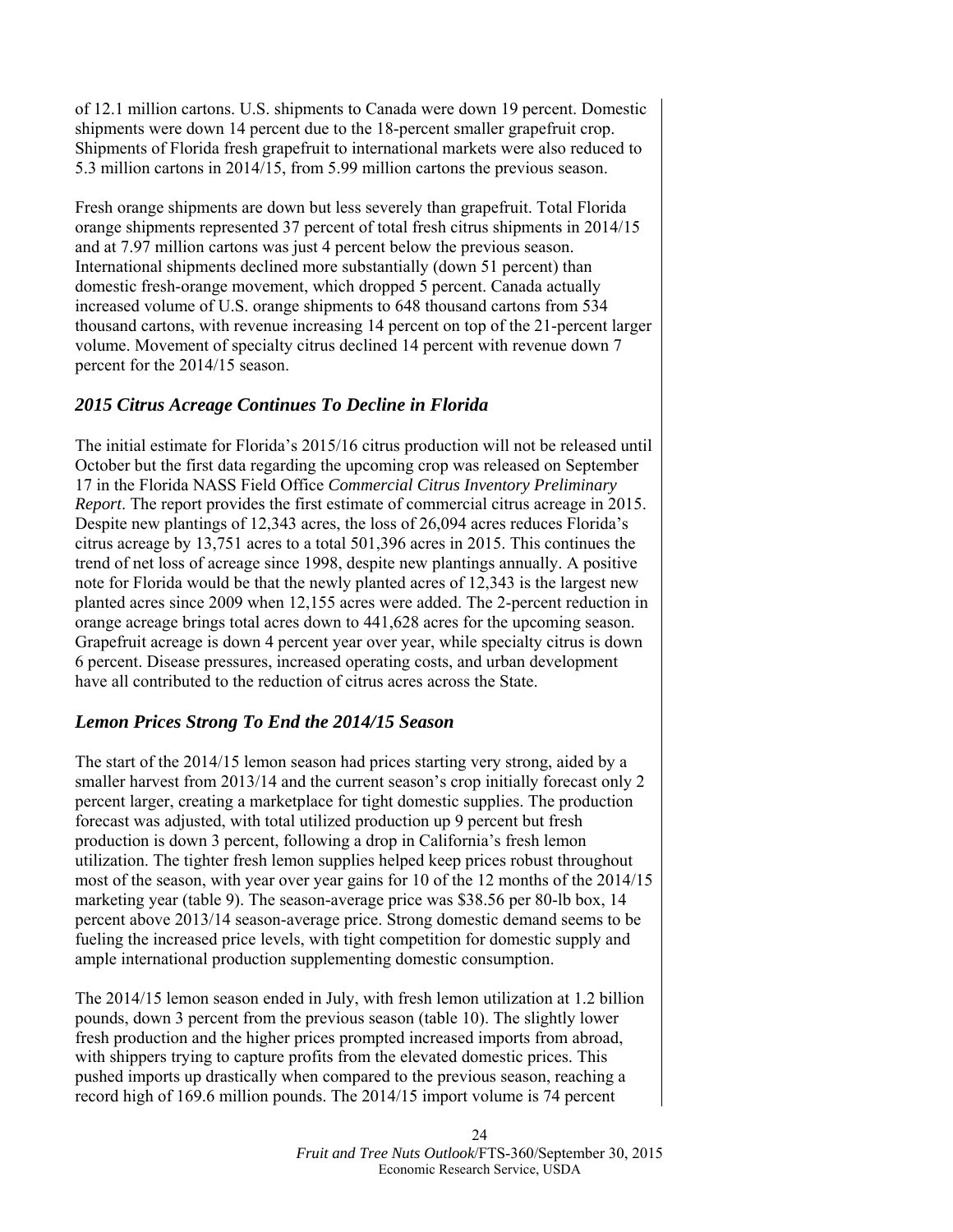<span id="page-24-0"></span>higher than 2013/14 and the largest volume since 2007/08, which offset the low production that year. In 2014/15, fresh lemon production was nearly level with the previous 5-year average but continued strong demand bolstered imports. Mexico has provided 54 percent of total lemon imports with 92.1 million pounds. Year over year, Mexico increased shipments to the United States by 45 percent. Chile also increased lemon trade to the United States to 62.2 million pounds, more than double the volume shipped last year. Shipments from Spain almost tripled to 10.3 million pounds. Total imports for the season supplemented domestic production by increasing total domestic supply by 3 percent.

#### Table 9--Fresh lemons: Average equivalent on-tree prices received by

#### U.S. growers, 2009/10-2014/15

| Month             | 2009/10 | 2010/11 | 2011/12                                      | 2012/13 | 2013/14 | 2014/15 |
|-------------------|---------|---------|----------------------------------------------|---------|---------|---------|
|                   |         |         | ------- Dollars per box <sup>1</sup> ------- |         |         |         |
| August            | 24.26   | 25.43   | 25.09                                        | 21.62   | 31.62   | 43.81   |
| September         | 27.06   | 25.83   | 22.59                                        | 20.25   | 33.38   | 44.45   |
| October           | 25.08   | 25.20   | 19.50                                        | 19.47   | 35.17   | 44.88   |
| November          | 25.44   | 26.06   | 18.97                                        | 17.30   | 32.94   | 39.86   |
| December          | 22.42   | 18.78   | 19.77                                        | 16.48   | 30.53   | 34.69   |
| January           | 22.43   | 14.80   | 21.12                                        | 15.82   | 31.71   | 32.84   |
| February          | 22.27   | 12.46   | 18.50                                        | 14.37   | 30.79   | 31.24   |
| March             | 21.26   | 12.87   | 17.89                                        | 13.72   | 30.73   | 30.05   |
| April             | 22.86   | 14.83   | 18.89                                        | 17.62   | 32.92   | 30.51   |
| May               | 23.36   | 16.13   | 21.29                                        | 21.92   | 35.02   | 37.81   |
| June              | 23.86   | 17.93   | 22.29                                        | 24.62   | 38.52   | 45.01   |
| July              | 24.96   | 22.43   | 20.59                                        | 25.82   | 44.22   | 44.91   |
| Aug.-July average | 23.77   | 19.40   | 20.54                                        | 19.08   | 33.96   | 38.34   |

<sup>1</sup>Beginning in 2010/11, boxes are 80 lb. Prior to 2010/11, box size was 76 lb.

Source: USDA, National Agricultural Statistics Service, *Agricultural Prices,* various issues.

#### Table 10--Fresh lemons: Supply and utilization, 1980/81 to date

|                     | Supply         |                |                      | Utilization |          |            |  |
|---------------------|----------------|----------------|----------------------|-------------|----------|------------|--|
| Season <sup>1</sup> | Utilized       |                |                      |             |          | Per Capita |  |
|                     | production $2$ | <b>Imports</b> | <b>Total supply</b>  | Exports     | Domestic | use        |  |
|                     |                |                | -- Million pounds -- |             |          | Pounds     |  |
|                     |                |                |                      |             |          |            |  |
| 2004/05             | 997.7          | 84.5           | 1,082.2              | 213.4       | 868.8    | 2.9        |  |
| 2005/06             | 1,372.1        | 82.7           | 1,454.8              | 220.4       | 1,234.4  | 4.1        |  |
| 2006/07             | 980.0          | 122.4          | 1,102.4              | 258.5       | 843.9    | 2.8        |  |
| 2007/08             | 789.0          | 146.4          | 935.4                | 338.5       | 596.9    | 2.0        |  |
| 2008/09             | 1,064.0        | 91.9           | 1,155.9              | 199.9       | 956.0    | 3.1        |  |
| 2009/10             | 968.0          | 92.4           | 1,060.4              | 199.1       | 861.3    | 2.8        |  |
| 2010/11             | 1,202.0        | 94.8           | 1,296.8              | 220.1       | 1,076.7  | 3.4        |  |
| 2011/12             | 1,310.0        | 126.6          | 1,436.6              | 201.6       | 1,235.0  | 3.9        |  |
| 2012/13             | 1,232.0        | 98.5           | 1,330.5              | 232.6       | 1,097.9  | 3.5        |  |
| 2013/14             | 1,260.0        | 97.8           | 1,357.8              | 270.6       | 1,087.2  | 3.4        |  |
| 2014/15 P           | 1,224.0        | 169.6          | 1,393.6              | 247.9       | 1,145.7  | 3.6        |  |

P = Preliminary. <sup>1</sup> Season begins in August of first year shown. <sup>2</sup> Utilized production does not

 necessarily match USDA's National Agricultural Statistics Service's numbers due to rounding at the State level. Source: USDA, Economic Research Service calculations.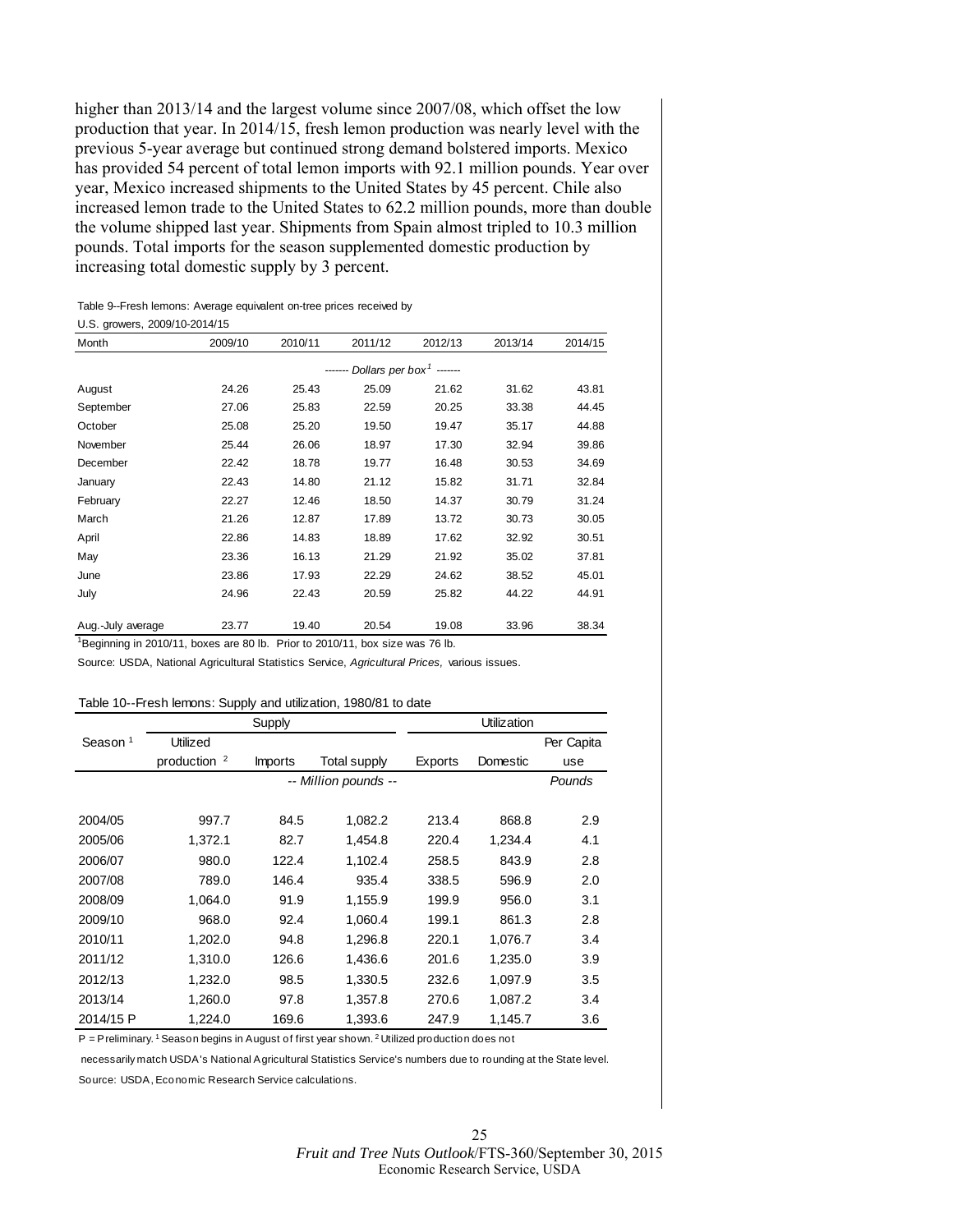The fresh lemon season's total exports ended at 247.9 million pounds, the second highest on record but 8 percent less than 2013/14 record export volume of 270.6 million pounds. Japan was the largest destination for U.S. fresh lemons with 67.9 million pounds, roughly 27 percent of all exported lemons. Canada also received 27 percent of all exported lemons for the 2014/15 season, reaching 66.02 million pounds, slightly down from last season. South Korea rounds out the top three export markets for fresh lemons in 2014/15, with 30.2 million pounds. The movement of lemons out of the country did not reduce total domestic use in 2014/15, estimated up 5 percent from the previous season at 3.6 pounds per person. Since 2010 lemon per capita use has remained above 3 pounds per person.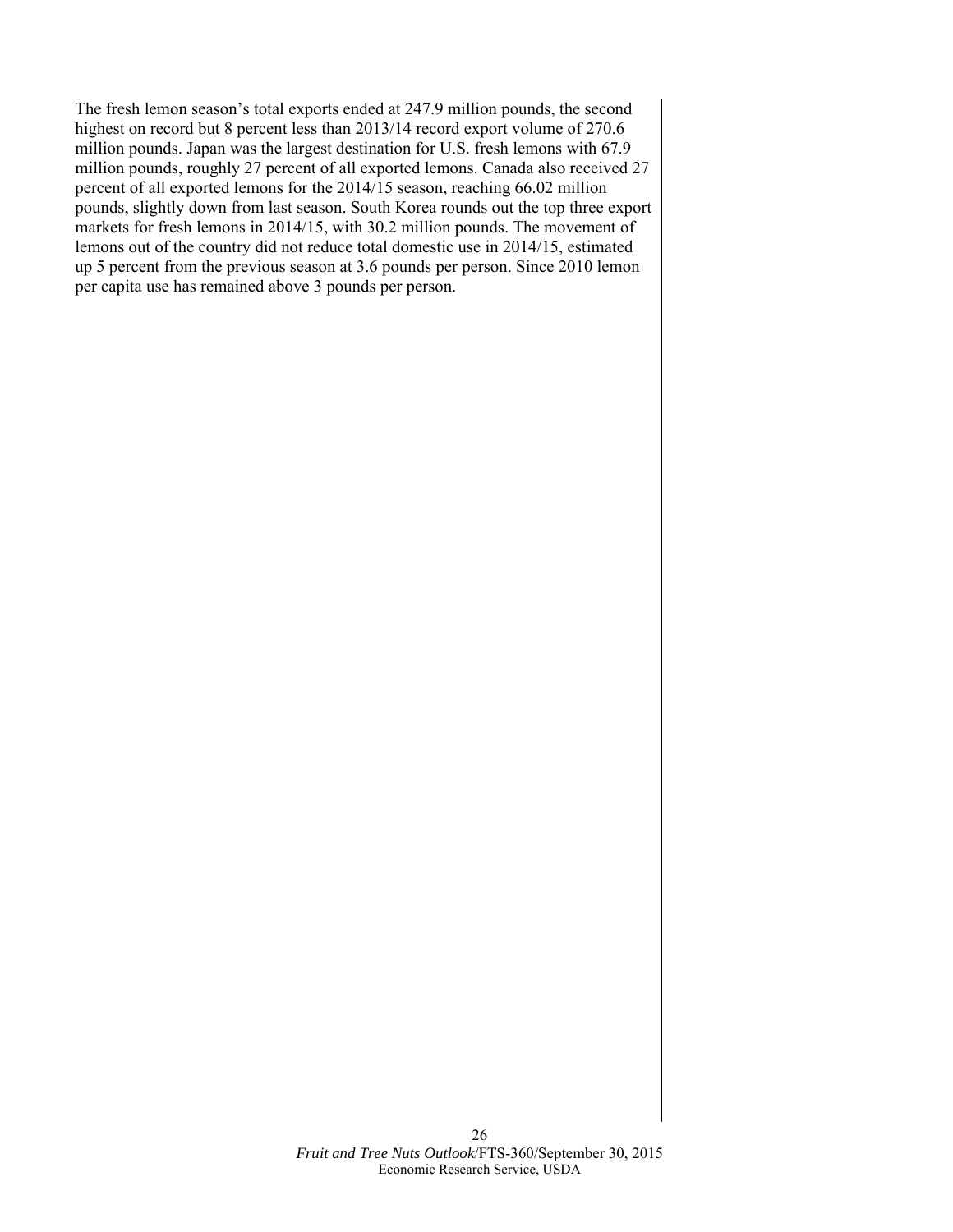# <span id="page-26-0"></span>**Tree Nuts**

## *California Walnut Growers Anticipate Record Crop for 2015/16 Season*

The *2015 California Walnut Objective Measurement Report*, released September 3, forecast walnut production at 575,000 tons, a record harvest, if realized. The crop is just 1 percent larger than the 2014 harvest of 570,000 tons and nearly 14 percent larger than the 2010 crop of 504,000 tons, the second largest walnut harvest to date. Nut sets per tree are down 7 percent to 1,272 nuts per tree, pulling yield per acre down 3 percent to 1.92 tons per acre. However, despite the drought and limited chill hours, a 3-percent increase in bearing acreage to reach 300,000 acres and a 7 percent increase in the state average nut meat weight to 22.7 grams, helped keep production above last season. Orchard floors were being readied in late August in preparation for the start of the harvest in September.

U.S. exports of shelled walnuts for the 2014/15 season (marketing year: September-August) through July is up 39 percent, reaching 218 million shelled pounds. Japan, South Korea and Germany have all received increased shipments of California shelled walnuts. Total shelled-walnut shipments to Japan has increased by 52 percent, reaching 28.2 million pounds and representing 13 percent of all shelledwalnut exports. Deliveries to South Korea increased by 30 percent while Germany received 8 percent more shelled walnuts season to date. Inshell walnut exports through July are down 12 percent to 282.2 million pounds. Turkey is the main destination for inshell walnuts for the 2014/15 season to date, receiving 53.1 million pounds, down 7 percent from the same period last year. Shipments to Hong Kong dropped by 13 percent while volumes to Vietnam were down 8 percent. These are the top three destinations for U.S. inshell walnuts through July.

## *Almond Harvest in Full Swing on Estimated 1.8-Billion-Pound Crop*

In July, California NASS released the *2015 California Almond Objective Measurement Report,* which revised production down 3 percent from May's *Almond Subjective Measurement Report* to reach 1.8 billion pounds. If realized, the 2015/16 almond crop will be 4 percent less than 2014/15's final harvest total of 1.87 billion pounds and 11 percent below the record 2011/12 crop of 2.03 billion pounds (fig 9). Reduced production in 2014/15 witnessed a slight drop in the average grower price for almonds, from \$3.21 per pound in 2013/14 to \$3.19 per pound in 2014/15. The value of utilized production reached \$5.9 billion, the second highest crop value on record, but 8 percent less than the 2013/14 crop value of \$6.4 billion.

Growers reported inconsistent chill hours and water issues from groundwater irrigation due to the multiyear drought, with some wells experiencing reduced water volume and/or salinity. The increased bearing acreage assisted in keeping production relatively high despite all the stress on production. State average nut sets per tree are down 12 percent from last season, to 5,874 nuts per tree, reducing yield 6 percent to just 2,020 pounds per acre, the lowest yield per acre since 2009. Harvest started in early August, with some almond-orchard owners noting problems with the navel-orange worm. By the end of August, some counties reported completed harvest of all almond varieties. Due to an earlier bloom and a dry, hot summer, the almond nuts developed about 2 weeks ahead of schedule with hull split occurring rapidly.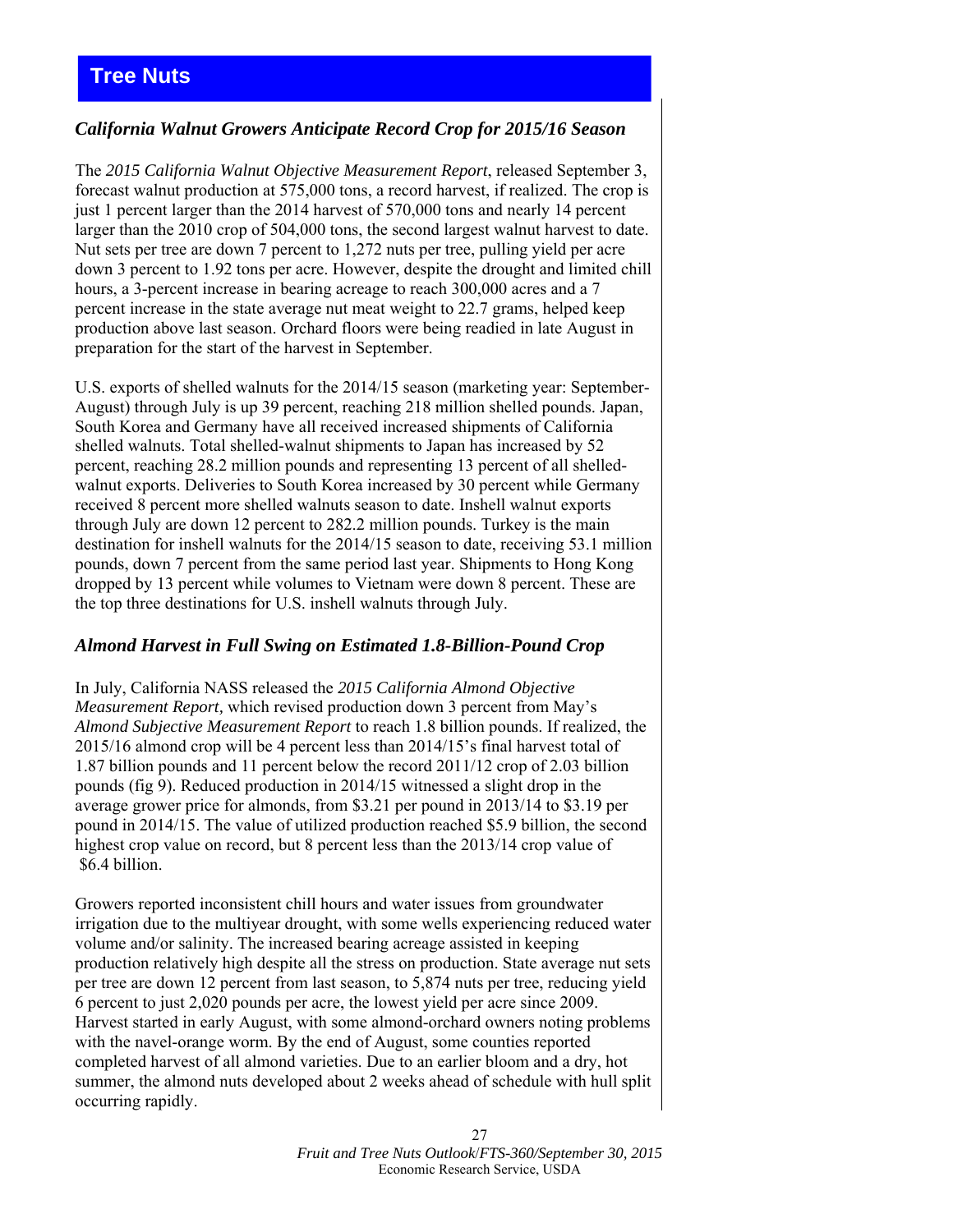<span id="page-27-0"></span>

p = preliminary. f = forecast

Source: USDA, NASS, Noncitrus Fruit and Tree Nuts Summary, various years.

| Table 11--Almonds: Supply and utilization (shelled basis), 2000/01 to date |  |  |
|----------------------------------------------------------------------------|--|--|
|                                                                            |  |  |

|                     | Utilized  | Loss       |            |                |                     |           |         |           | Utilization |        |
|---------------------|-----------|------------|------------|----------------|---------------------|-----------|---------|-----------|-------------|--------|
|                     | pro-      | and        | Marketable |                | Beginning           | Total     | Ending  |           |             | Per    |
| Season <sup>1</sup> | duction   | exempt $2$ | production | <b>Imports</b> | stocks              | supply    | stocks  | Exports   | Domestic    | capita |
|                     |           |            |            |                | $-1,000$ pounds $-$ |           |         |           |             | Pounds |
| 2000/01             | 703,000   | 26,000     | 677,000    | 427            | 175,850             | 853,277   | 107,266 | 513,344   | 232,667     | 0.82   |
| 2001/02             | 830,000   | 29,300     | 800,700    | 809            | 107,266             | 908,775   | 80,922  | 585.723   | 242,130     | 0.84   |
| 2002/03             | 1,090,000 | 20,200     | 1,069,800  | 1,862          | 80,922              | 1,152,584 | 162,045 | 673,616   | 316,923     | 1.09   |
| 2003/04             | 1,040,000 | 21.800     | 1,018,200  | 2,772          | 162.045             | 1,183,017 | 148,940 | 698.896   | 335,181     | 1.15   |
| 2004/05             | 1,005,000 | 39,922     | 965,078    | 5,662          | 148,940             | 1,119,681 | 137,684 | 712,680   | 269,317     | 0.91   |
| 2005/06             | 915,000   | 36,470     | 878.530    | 9,207          | 137,684             | 1,025,421 | 112,222 | 728,470   | 184,730     | 0.62   |
| 2006/07             | 1,120,000 | 33,502     | 1,086,498  | 8,139          | 112,222             | 1,206,859 | 133,950 | 767.963   | 304,946     | 1.01   |
| 2007/08             | 1,390,000 | 41.491     | 1,348,509  | 7,107          | 133,950             | 1,489,566 | 231,151 | 891.443   | 366,972     | 1.21   |
| 2008/09             | 1,630,000 | 48,438     | 1,581,562  | 4,233          | 231,151             | 1,816,946 | 413,734 | 980,247   | 422,965     | 1.38   |
| 2009/10             | 1,410,000 | 46,326     | 1,363,674  | 5,610          | 413,734             | 1,783,018 | 321,355 | 1,030,754 | 430,910     | 1.40   |
| 2010/11             | 1,640,000 | 27.916     | 1,612,084  | 8.105          | 321.355             | 1,941,544 | 253,959 | 1.188.153 | 499,432     | 1.61   |
| 2011/12             | 2,030,000 | 40,493     | 1,989,507  | 15,926         | 253,959             | 2,259,393 | 335,233 | 1,357,972 | 566,188     | 1.81   |
| 2012/13             | 1,890,000 | 35,583     | 1,854,417  | 39,445         | 335,233             | 2,229,095 | 317,226 | 1,281,108 | 630,761     | 2.00   |
| 2013/14             | 2,010,000 | 60,292     | 1,949,429  | 33,928         | 317,226             | 2,300,583 | 350,564 | 1,336,802 | 613,216     | 1.93   |
| 2014/15 P           | 1,870,000 | 29,329     | 1,811,876  | 31,297         | 350,564             | 2,193,737 | 376,614 | 1,268,850 | 548,273     | 1.71   |

 $P =$  Preliminary. <sup>1</sup> Season begins in August . <sup>2</sup> Utilized production minus marketable production. Source: USDA, Economic Research Service calculations.

The 2014/15 almond season ended in July, with total marketable production at 1.81 million pounds (table 11), a decline of 7 percent. Reduced volume of loss and exempt almonds and a moderately strong import volume (though down 8 percent) could not overcome the decline in production, keeping total domestic supply below 2013/14. More almonds were put into ending stocks in 2014/15. At 376.6 million pounds, this ending stocks level is up7 percent from the previous season and the highest volume since 2008/09's 413.7 million pounds. The higher stocks shifted some supply away from domestic use which dropped 11 percent, translating into 1.71 pounds per person for the 2014/15 marketing year.

Total 2014/15 almond export volume is down 5 percent to 1.27 billion pounds, shelled weight. Shelled almond exports are down 11 percent year-over year, totaling 957.9 million pounds. Shelled shipments to Spain dropped 2 percent to 144.7 million pounds but the country remains the top destination for shelled California almonds. Germany and the United Arab Emirates round out the top 3 destinations for California shelled almonds. Total California inshell almond exports were up 9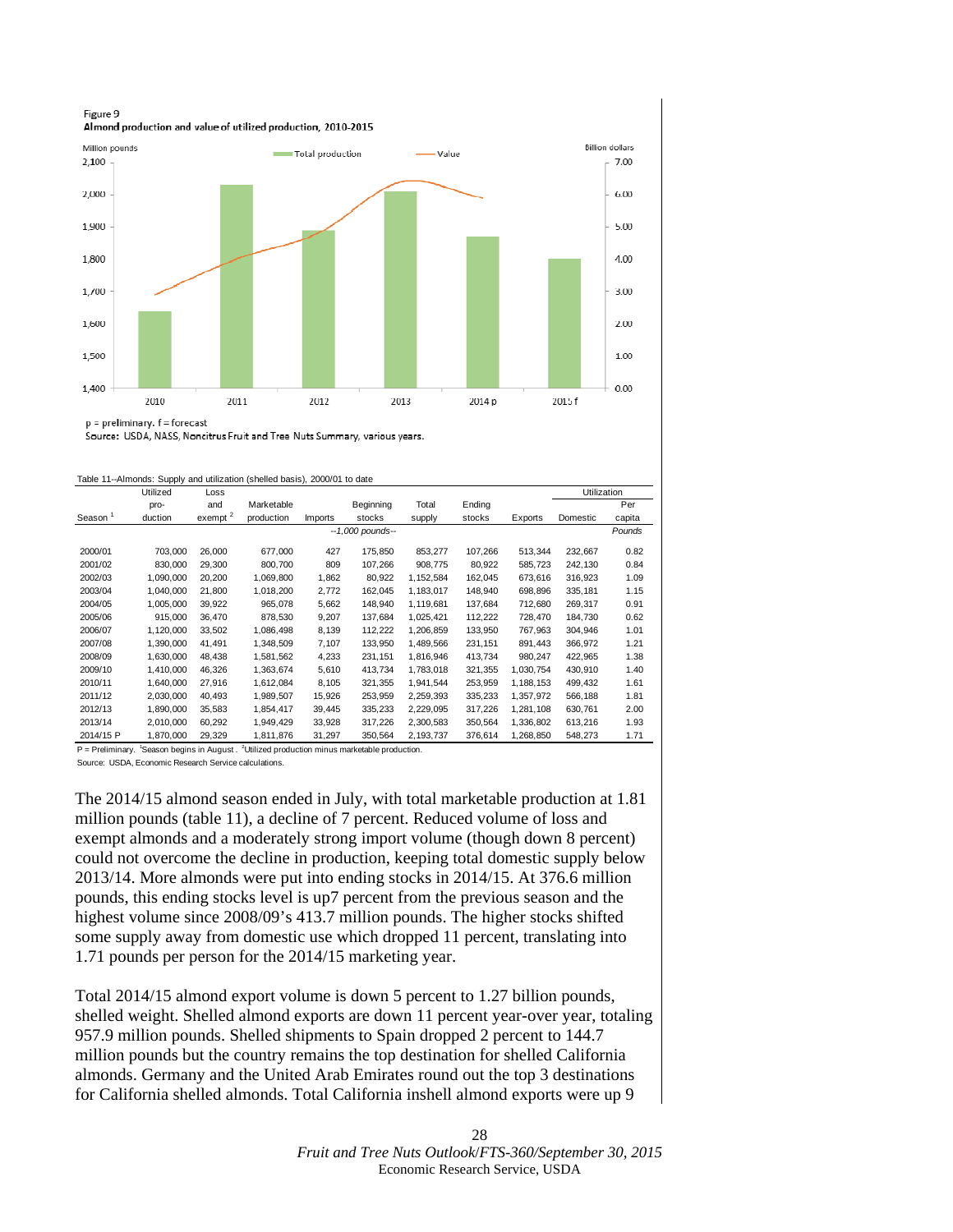151.8 million pounds, 20 percent more than the previous season. Hong Kong and the United Arab Emirates are the other major destinations for inshell almonds. Prepared/preserved almond exports increased to 88 million pounds, from 47 million pounds the previous season, representing an 87 percent increase in volume shipped. Canada, Spain and Australia are the largest destination for prepared almonds for the 2014/15 season. In total, 70 percent of marketable production was exported for the 2014/15 season, up slightly from 69 percent the previous season.

## *Larger Hazelnut Crop Expected as Harvest Begins in Oregon*

At the end of August, the NASS Northwest Field Office released the *2015/16 Hazelnut Crop Forecast* which measured the crop to be 39,000 tons, up 8 percent from the previous season's off-year crop. The volume is almost equal to the previous on-year, 5-year average. Nut sizes are slightly smaller this season with 9 percent in the industry sizing small, instead of 8 percent last season. The slight shift toward smaller sized nuts reduced the estimate for jumbo sized nuts to 36 percent, from 37 percent the previous year. Large sized nuts, on the other hand, remain stable. The smaller sizes reduced overall weight of the average nut this year at just 3.17 grams, down from 3.23 grams in 2014.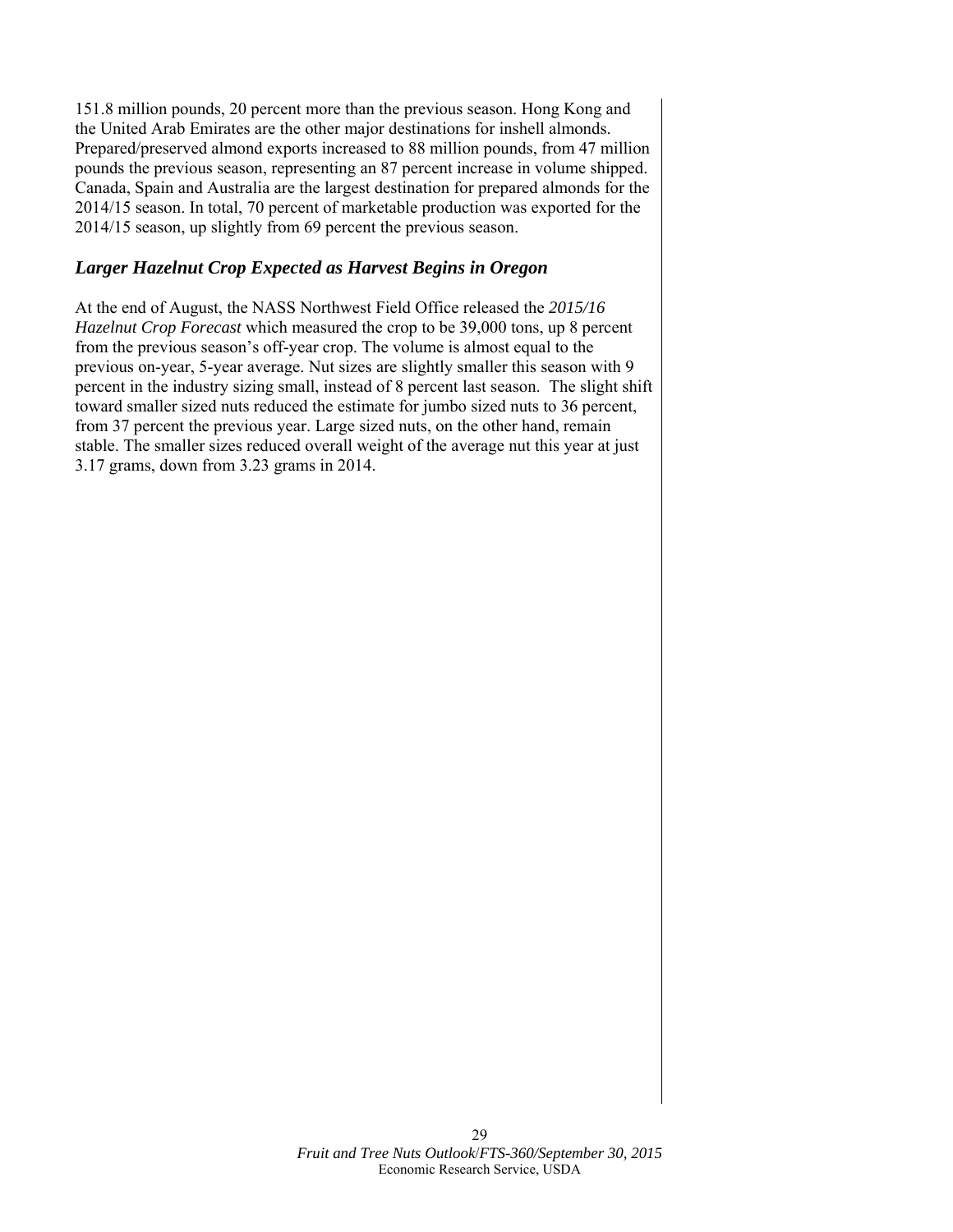# <span id="page-29-0"></span>**Trade Summary Tables**

|                                    |                                            | Season to date (through July)     | Year-to-date |         |  |  |  |
|------------------------------------|--------------------------------------------|-----------------------------------|--------------|---------|--|--|--|
| Commodity                          | Marketing season                           | 2014                              | 2015         | change  |  |  |  |
|                                    |                                            | --------- 1,000 pounds ---------- |              | Percent |  |  |  |
| Fresh market:                      |                                            |                                   |              |         |  |  |  |
| Oranges                            | November-October                           | 1,076,452                         | 1,134,842    | 5.4     |  |  |  |
| Grapefruit                         | September-August                           | 323,600                           | 308,804      | $-4.6$  |  |  |  |
| Lemons                             | August-July                                | 270,601                           | 247,928      | $-8.4$  |  |  |  |
| Apples                             | August-July                                | 1,858,488                         | 2,284,727    | 22.9    |  |  |  |
| Grapes                             | May-April                                  | 101,535                           | 91,125       | $-10.3$ |  |  |  |
| Pears                              | July-June                                  | 14,759                            | 19,390       | 31.4    |  |  |  |
| Peaches (including nectarines)     | January-December                           | 102,393                           | 99,971       | $-2.4$  |  |  |  |
| Strawberries                       | January-December                           | 196,125                           | 202,391      | 3.2     |  |  |  |
| Cherries                           | January-December                           | 187,018                           | 163.706      | $-12.5$ |  |  |  |
| Canteloupe                         | January-December                           | 70,848                            | 54,074       | $-23.7$ |  |  |  |
| Watermelon                         | January-December                           | 247,575                           | 224,281      | $-9.4$  |  |  |  |
|                                    | $--- 1,000$ sse gallons <sup>1</sup> $---$ |                                   |              |         |  |  |  |
| Processed:                         |                                            |                                   |              |         |  |  |  |
| Orange juice, frozen concentrate   | October-September                          | 50,448                            | 40,087       | $-20.5$ |  |  |  |
| Orange juice, not-from-concentrate | October-September                          | 87.466                            | 63.460       | $-27.4$ |  |  |  |
| Grapefruit juice                   | October-September                          | 10.058                            | 9.295        | $-7.6$  |  |  |  |
| Apple juice and cider              | August-July                                | 10,362                            | 11,354       | 9.6     |  |  |  |
| Wine                               | January-December                           | 63.454                            | 66.163       | 4.3     |  |  |  |
|                                    |                                            | --------- 1,000 pounds ---------- |              |         |  |  |  |
| Raisins                            | August-July                                | 351,418                           | 279.354      | $-20.5$ |  |  |  |
| Canned pears                       | June-May                                   | 1,290                             | 914          | $-29.2$ |  |  |  |
| Canned peaches                     | June-May                                   | 7.136                             | 5.126        | $-28.2$ |  |  |  |
| Frozen strawberries                | January-December                           | 196,125                           | 202.391      | 3.2     |  |  |  |
|                                    |                                            | --------- 1,000 pounds ---------- |              |         |  |  |  |
| Tree nuts:                         |                                            |                                   |              |         |  |  |  |
| Almonds (shelled basis)            | August-July                                | 1,336,802                         | 1,268,850    | $-5.1$  |  |  |  |
| Walnuts (shelled basis)            | September-August                           | 299,900                           | 342,380      | 14.2    |  |  |  |
| Pecans (shelled basis)             | October-September                          | 70.799                            | 88.212       | 24.6    |  |  |  |
| Pistachios (shelled basis)         | September-August                           | 186.666                           | 141.637      | $-24.1$ |  |  |  |

<sup>1</sup>Single-strength equivalent.

Source: U.S. trade data provided by the U.S. Department of Commerce, U.S. Census Bureau.

#### Table 13--U.S. imports of selected fruit and tree nut products

|                                       |                                            | Season to date (through July)     | Year-to-date   |         |  |  |  |
|---------------------------------------|--------------------------------------------|-----------------------------------|----------------|---------|--|--|--|
| Commodity                             | Marketing season                           | 2014                              | 2015           | change  |  |  |  |
|                                       |                                            | --------- 1,000 pounds ---------- |                |         |  |  |  |
| Fresh market:                         |                                            |                                   |                | Percent |  |  |  |
| Oranges                               | November-October                           | 173,012                           | 182,348        | 5.4     |  |  |  |
| Tangerines (including clementines)    | October-September                          | 326,831                           | 330,994        | 1.3     |  |  |  |
| Lemons                                | August-July                                | 97,751                            | 169,604        | 73.5    |  |  |  |
| Limes                                 | January-December                           | 543,715                           | 640,604        | 17.8    |  |  |  |
|                                       |                                            |                                   |                | $-23.4$ |  |  |  |
| Apples                                | August-July                                | 469,983<br>839                    | 360,069<br>878 | 4.6     |  |  |  |
| Grapes<br>Pears                       | May-April                                  |                                   |                |         |  |  |  |
|                                       | July-June                                  | 1,990                             | 2.484          | 24.8    |  |  |  |
| Peaches (including nectarines)        | January-December                           | 43,378                            | 77,185         | 77.9    |  |  |  |
| Cantaloupe                            | January-December                           | 721,964                           | 733,802        | 1.6     |  |  |  |
| Watermelon                            | January-December                           | 1,199,310                         | 1,278,084      | 6.6     |  |  |  |
| Bananas                               | January-December                           | 6,408,664                         | 6,383,440      | $-0.4$  |  |  |  |
| Mangoes                               | January-December                           | 664,203                           | 679,026        | 2.2     |  |  |  |
|                                       | $--- 1,000$ sse gallons <sup>1</sup> $---$ |                                   |                |         |  |  |  |
| Processed:                            |                                            |                                   |                |         |  |  |  |
| Orange juice, frozen concentrate      | October-September                          | 287,312                           | 281,262        | $-2.1$  |  |  |  |
| Apple juice and cider                 | August-July                                | 450,134                           | 439,693        | $-2.3$  |  |  |  |
| Wine                                  | January-December                           | 167,922                           | 168,933        | 0.6     |  |  |  |
|                                       |                                            | --------- 1,000 pounds ---------- |                |         |  |  |  |
| Canned pears                          | June-May                                   | 7,578                             | 14,387         | 89.8    |  |  |  |
| Canned peaches (including nectarines) | June-May                                   | 22,600                            | 36,279         | 60.5    |  |  |  |
| Canned pineapple                      | January-December                           | 402,924                           | 463,294        | 15.0    |  |  |  |
| Frozen strawberries                   | January-December                           | 166,889                           | 231,062        | 38.5    |  |  |  |
|                                       |                                            | --------- 1,000 pounds ---------- |                |         |  |  |  |
| Tree nuts:                            |                                            |                                   |                |         |  |  |  |
| Brazil nuts (shelled basis)           | January-December                           | 9,223                             | 10,011         | 8.5     |  |  |  |
| Cashews (shelled basis)               | January-December                           | 154,230                           | 186.770        | 21.1    |  |  |  |
| Pine nuts (shelled basis)             | January-December                           | 322                               | 718            | 122.6   |  |  |  |
| Pecans (shelled basis)                | October-September                          | 79,886                            | 90,922         | 13.8    |  |  |  |
| Single-etrength equivalent            |                                            |                                   |                |         |  |  |  |

ingle-strength e

Source: U.S. trade data provided by the U.S. Department of Commerce, U.S. Census Bureau.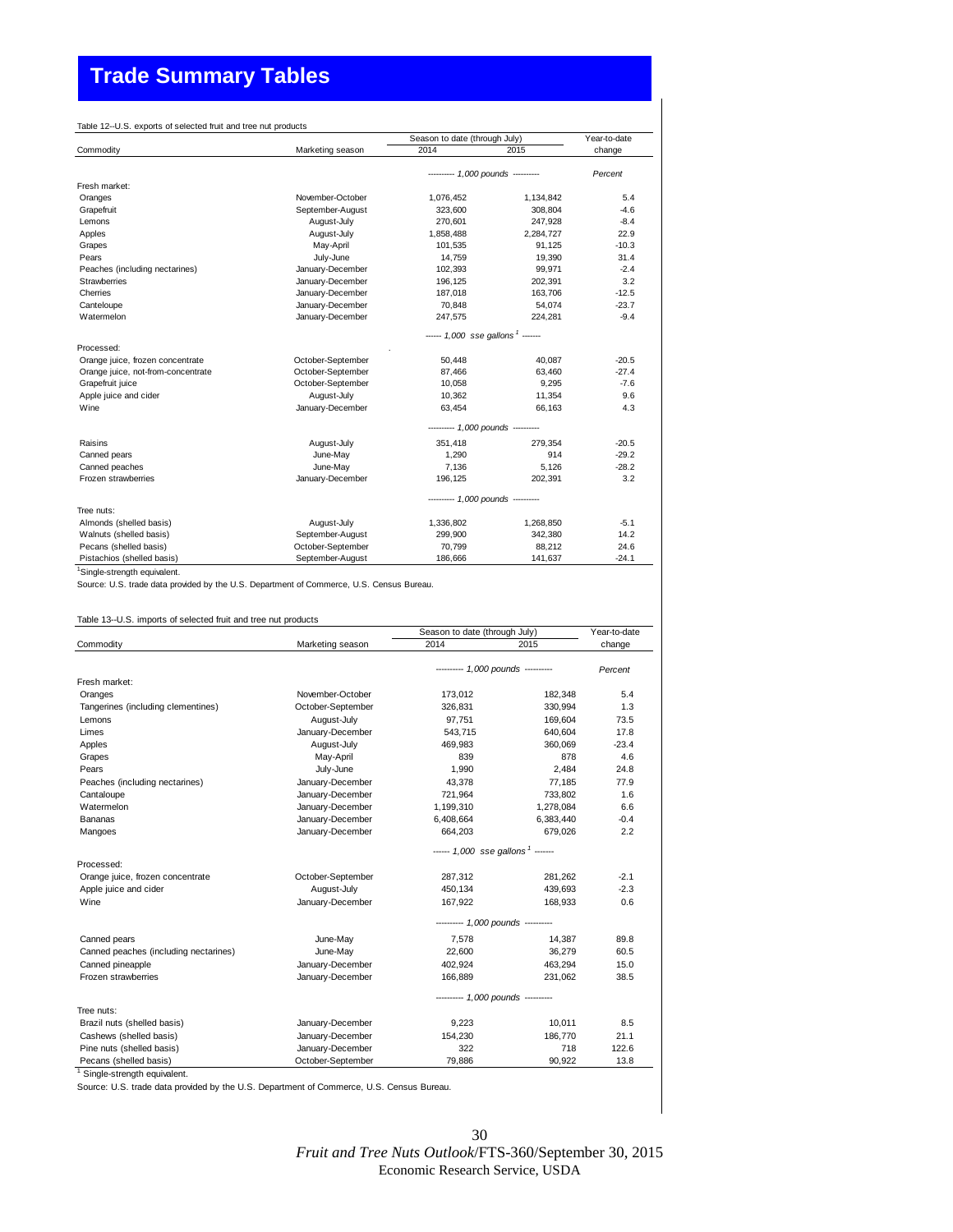# <span id="page-30-0"></span>**Produce Microbial Food Safety Practices Surveys**

The Food Safety Modernization Act (FSMA) affects all stages of the food production-to-marketing system, including onfarm regulation of produce. On September 17, 2015, the final version of the Preventative Controls Rule (Current Good Manufacturing Practice and Hazard Analysis and Risk-Based Preventative Controls for Human Food) was published in the *Federal Register*. A final version of the Produce Rule (Standards for the Growing, Harvesting, Packing, and Holding of Produce for Human Consumption) is expected to be released soon.

USDA's Economic Research Service (ERS) is undertaking research looking at the impact of FSMA on the produce industry. Data, however, on what types of food safety practices the produce industry uses now are very limited. The only national data on food safety practices in produce was a USDA, National Agricultural Statistics Service (NASS) survey in 1999, the year after the U.S. Food and Drug Administration published its first guidance on food safety for produce. The produce industry has undergone major changes since then with respect to food safety. Without documented knowledge of where the industry is in terms of food safety practices just before FSMA implementation, it will be hard to identify the impact of FSMA.

To fill this knowledge gap, USDA/ERS has developed surveys of food safety practices of produce operations. USDA/NASS will be using the ERS surveys to collect nationally representative, detailed information about the food safety practices of U.S. produce growers and postharvest operators. Once the surveys are collected, ERS researchers will analyze the results.

Survey responses will provide information on food safety practices, some food safety costs, and characteristics of each operation. These will be large surveys to capture the diversity of the produce industry in terms of commodities, regions, and firm size. Questions for growers will be added to the NASS *Chemical Use* surveys in 2015 (for fruit) and 2016 (for vegetables). While *Chemical Use* surveys target either fruit or vegetables, when people get to the food safety portion of these surveys, they are asked to consider their whole produce operation. Over the 2 years, the *Chemical Use* surveys will go out to 10,900 produce growers. As usual with the *Chemical Use* surveys, a NASS representative will visit the operator to conduct the survey. NASS will send out a separate mail survey for postharvest practices in 2015 for all produce. The postharvest survey will go out to 2,200 firms.

Within the fruit and tree nut industries, some producers may already have food safety practices in place that exceed anything FSMA will require. Others may still have a lot to do, once compliance with FSMA becomes mandatory. In addition, some operations may not be covered by the rule or will have a qualified exemption based on their size and marketing channels.

All survey responses are kept strictly confidential, as required by Federal law. NASS will provide ERS with data from the produce surveys for research but without any information that could identify a particular operation. ERS will publish results only in aggregate form, further ensuring that no individual producer or operation can be identified.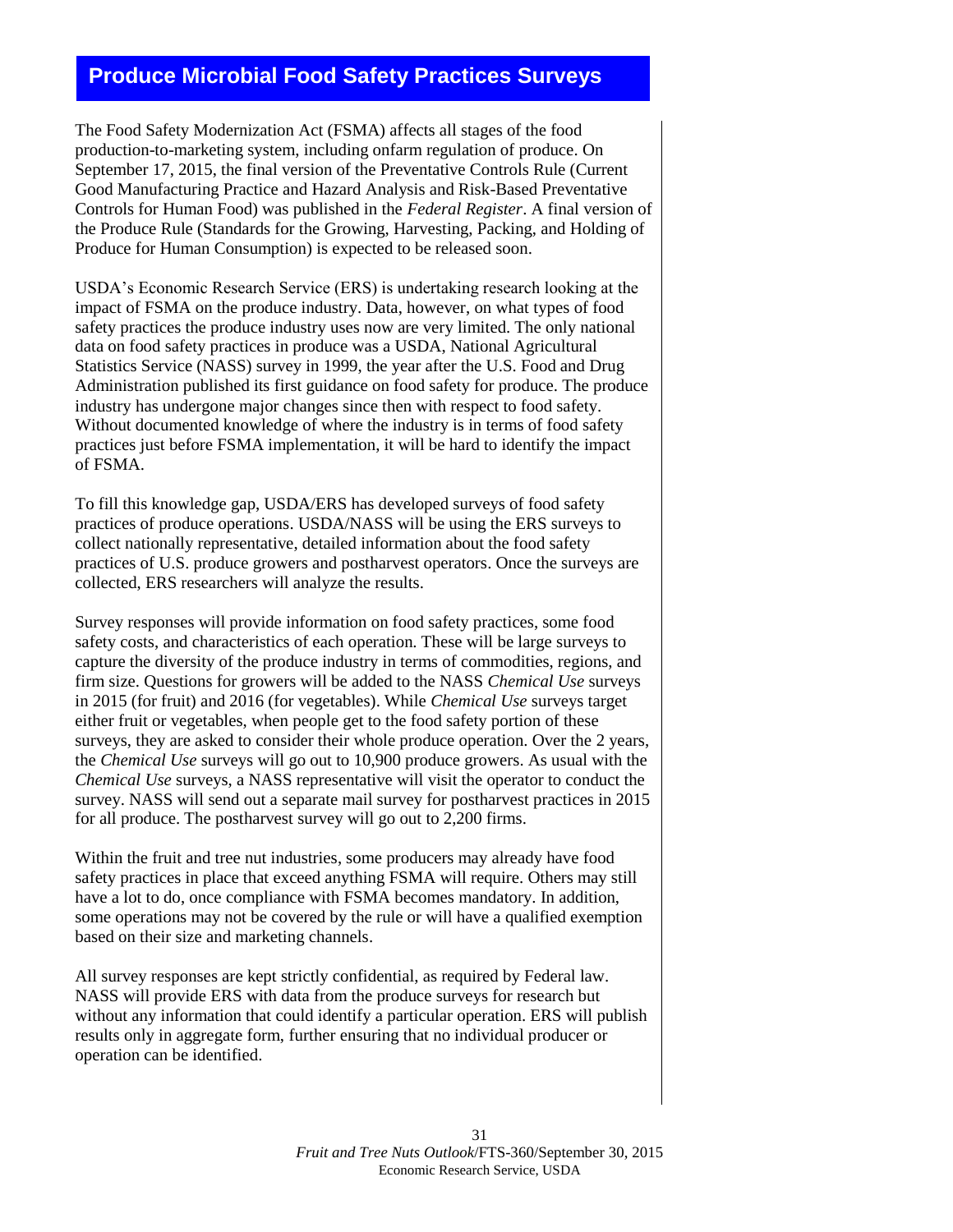Data from the surveys will be used to:

- Document changes in food safety practices since 1999
- Provide a benchmark of practices prior to implementation of FSMA
- Examine expected costs of compliance
- Estimate the impact of FSMA on the produce industry
- Identify the most crucial areas for future research and training efforts
- Ensure that policymakers, produce organizations, and produce businesses have up-to-date information about the U.S. produce industry.

For more information contact: Linda Calvin [\(lcalvin@ers.usda.gov\)](mailto:lcalvin@ers.usda.gov); Suzanne Thornsbury [\(sthornsbury@ers.usda.gov\)](mailto:sthornsbury@ers.usda.gov); or Shareefah Jackson (Shareefah.Jackson@nass.usda.gov).